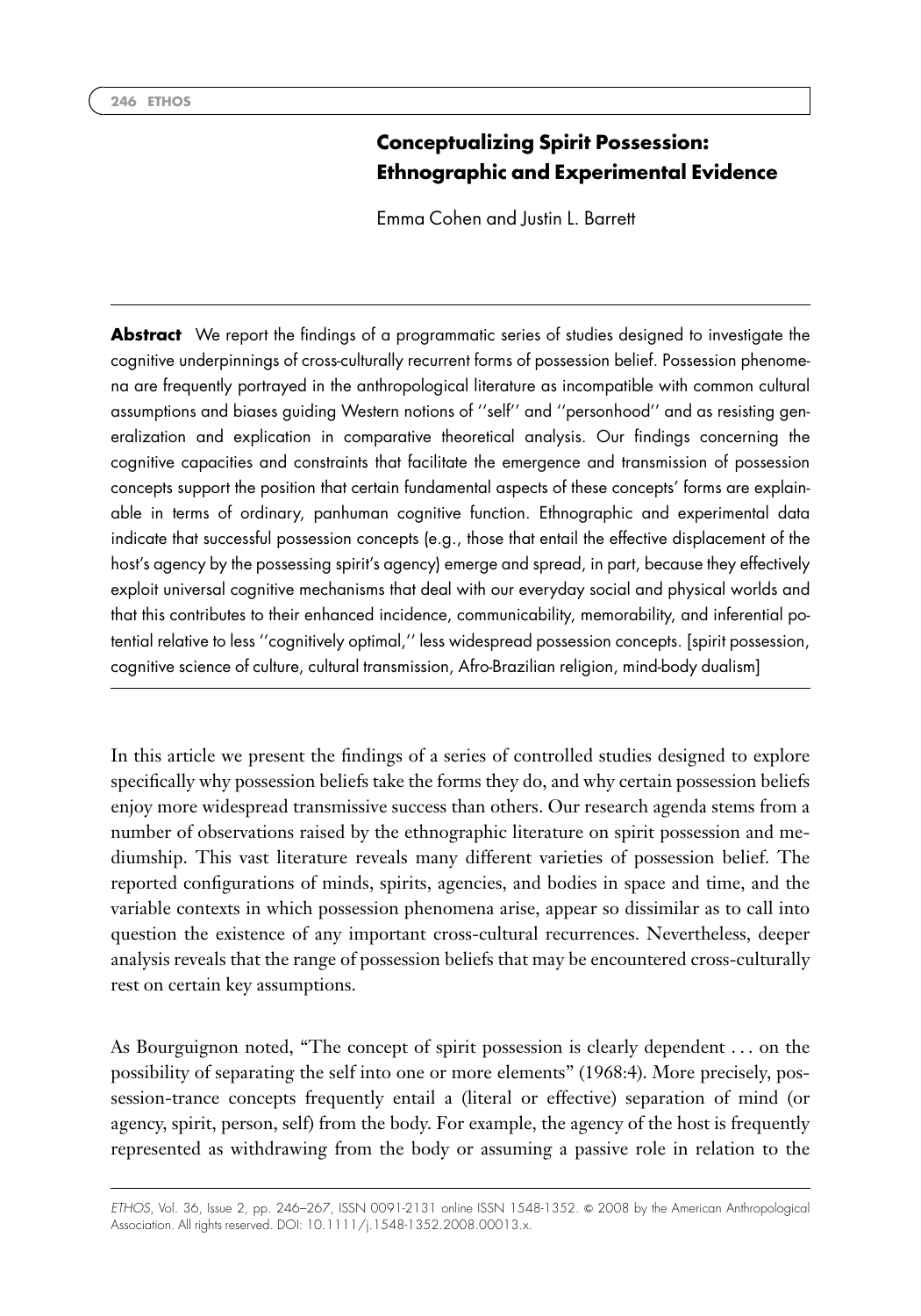control of the body, which is subsequently occupied or animated by the possessing spirit. Indeed, despite the presence of a wide variety of concepts of possession-trance (and additional logically possible concepts), one in particular appears with considerable frequency across the ethnographic record. This concept entails the complete displacement of the host's agency by another agent's agency, such that a bodiless agent effectively acquires the bodybut not the mind or self—of a living being.

Below we present evidence supporting our hypothesis that the frequent recurrence of displacement conceptions of possession, relative to other possible models, is due in some part to basic human social-cognitive architecture. People from culturally rich spirit-possession traditions or from contexts of relatively impoverished exposure to such events and ideas will ordinarily tend to understand possession in terms of a displacement of agency because of how human cognitive structures process information about minds.

The "displacement" model of possession-trance minimally entails the following conditions:

- During the possession episode, the agency of the host is completely replaced by an agency other than the host's.
- No trace of the host's agency remains or fuses with the possessing agency.
- The entity that possesses (i.e., the possessing agent) completely controls the behaviors of the host's body.
- The possessing agent is wholly responsible for all behaviors for the duration of the episode.<sup>1</sup>

James Frazer, for example, describes possession as the moment when a spirit enters into a person. The person's ''own personality lies in abeyance during the episode,'' and all utterances "are accepted as the voice of the god or spirit" (1958:108). Melville Herskovits similarly writes of the Haitians, "The supreme expression of their religious experience is a psychological state wherein a displacement of personality occurs when the god ''comes into the head'' of the worshipper. The individual thereupon is held to be the deity himself'' (1948:66–67). More recently, Paul Stoller describes spirit mediumship among the Songhay of Niger as resulting ''from the temporary displacement of a person's double by the force of a particular spirit.<sup>2</sup> When the force of the spirit enters the medium's body, the person shakes uncontrollably. When the deity's double is firmly established in the dancer's body, the shaking becomes less violent. The deity screams and dances. The medium's body has become a deity'' (1989:31).

In his ethnography of Trinidadian "orisha work," Kenneth Lum writes, "After an orisha had manifested on a person, it was that orisha who was now animating that person's body. . . . The displaced [host's] spirit only returned when the orisha had left'' (2000:156). In Mayotte, according to Lambek, spirits are said to ''enter the bodies of human beings and rise to their heads, taking temporary control of all bodily and mental functions.'' He continues, ''Despite the fact that the body remains the same, it is now occupied by a different person. . . . During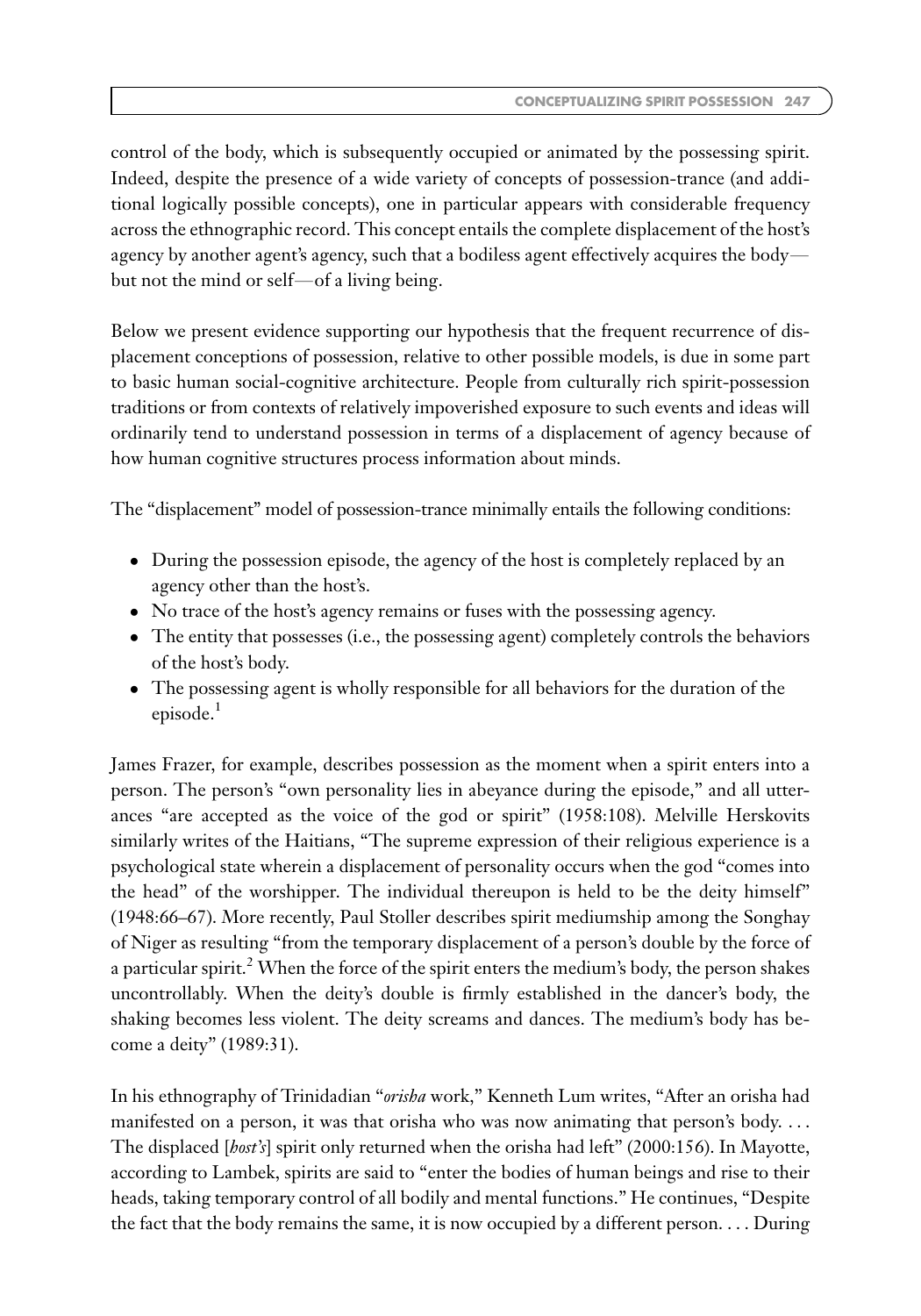the trance, the human host is absent, no one can say where, and is temporarily replaced by the spirit. Spirit and host are two entirely different persons"  $(1981:40)$ .<sup>3</sup> Erika Bourguignon explicitly considers the connection between displacement of control and responsibility and culpability: ''When the spirits take over, women can do unconsciously what they do not permit themselves to do consciously. The demands that are made, the orders that are given, are those of the spirits' doings and sayings. They are neither responsible for nor aware of what is going on and do not remember it after the fact. They have ultimate deniability"  $(2004:572;$  for further examples see Al-Adawi et al. 2001:49–50; Behrend and Luig 1999; Field 1969; Firth 1967:312; Hitchcock and Jones 1976; Kiev 1968:143; Lewis 1971:105; Rosengren 2006:812; Rouget 1985:325; Schömbacher 1999; Sharp 1996).

Our studies seek to explain why this displacement conception is so prevalent in the ethnographic literature; but the inspiration for this inquiry came from a related puzzle presented by a particular ethnographic observation. In Belém, Brazil, where one of us (Cohen) conducted 18 months of ethnographic fieldwork, Afro-Brazilian religionists offer similar displacement descriptions of possession. Strikingly, these displacement-like descriptions and definitions of possession, offered by the majority of members of Cohen's research community, differed markedly from what the leadership taught the laity about possession. Rather than a displacement conception, the cult house leader expressed and taught a rather different account of what happens when someone ''incorporates'' a spirit entity. Yet this ''theologically correct'' account, what we call a ''fusion'' model of spirit possession (described below), apparently failed to take hold across the wider group. What, then, are the factors influencing this pattern of cultural transmission? Why does the displacement concept persist even in the face of theological correction and instruction? Related to this, why is spirit possession commonly conceptualized as displacement across cultures? The ensuing program of empirical research, reported below (see also Cohen and Barrett in press), suggests that displacement descriptions of possession are better supported by intuitive cognition dealing with the social and physical worlds of persons and bodies than alternative models of possession, such as that taught by the Afro-Brazilian cult house leader.

### Transmitting Possession

Cohen's ethnographic research was conducted during eighteen months (2002–2004) with a group of Afro-Brazilian religionists in the northern Brazilian city of Belém. Members referred to the ritual practices that identified them and other Afro-Brazilian communities across Brazil by the term *culto afro*, a generic term that applies to African-derived traditions of mainly Yoruban, Dahomean, and Angolan origin. Afro-Brazilian religion in Belém has been the focus of considerably less ethnographic research than in the major conurbations of the South and East, such as São Paulo and Salvador.<sup>4</sup> This lack of representation in the literature, however, belies the vibrancy of Afro-Brazilian religious forms in this region. In 2003, The Federation of Spiritist, Umbanda, and Afro-religions for the State of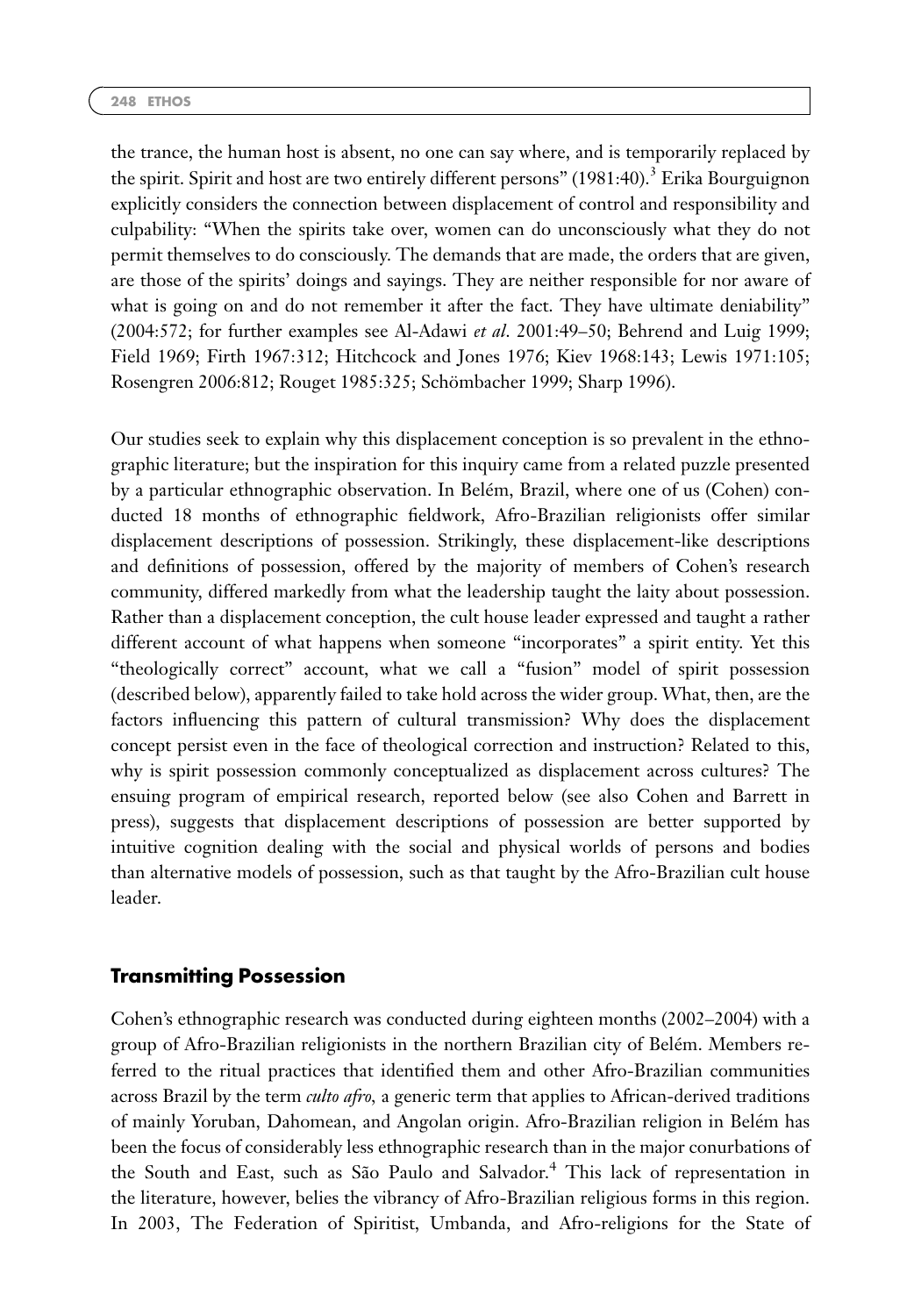Pará registered 1,600 terreiros, or Afro-Brazilian religious "houses," in the Greater Belém area. It was known, however, that there were many unregistered terreiros and other rooms used by mediums for spiritual healing and counseling across the city.

The terreiro within which Cohen conducted her research was the dwelling place of the group's leader, Pai (the pai-de-santo), and a rolling total of around five initiated practitioners (filhos-de-santo), and was the venue for daily possession, healing, and ritual ceremonies. Membership at this terreiro was slightly above average for the city: a core of 20 members frequented public and private ceremonies, social gatherings, and business meetings, with numbers swelling to over 60 attendants at larger events. Neighbors, clients, relatives, and friends added to the core membership on these occasions, with spirit possession occupying a central place in proceedings. ''Direct contact with the gods,'' the pai-de-santo once stated in an interview, "and the preparation of the body so that these gods could return to manifest themselves and offer advice is the supreme point *(ponto máximo)* of the culto afro." Informants typically referred to these gods as *entidades* (entities), a term encompassing deities believed to be of West African origin, such as *orixa's* and *voduns*, as well as the spirits of European explorers, statesmen, princesses, and warriors, and *caboclo* spirits indigenous to the Amazonian region.

As the pai-de-santo explained on numerous occasions using different analogies, spirit possession involves a fusion of an entidade with the spirit or mind of a human host. In an interview, for example, the pai-de-santo likened the fusion to the combination of two substances, saying, ''It's as if I got some water from the Amazon River and put it in various glasses and in each glass I added sugar, lemon, etc. Is it water from the Amazon? Yes! But each one has its own taste according to whatever was added.'' The Amazon refers to the possessing spirit and the sugar or lemon refers to the host. One new entity with a unique blend of attributes is created and this entity is what animates and controls the host's body in possession. This fusion model constituted the official teaching of the culto. Although this model was never the subject of frequent or protracted discussion, whether in the casual conversations that participants engaged in each evening, or in the regular, more formal study and seminar sessions that Pai organized, it was an inevitable component of culto teaching for initiated members of the group. Nevertheless, these participants did not offer such a fusion account when describing possession. Rather, the common understanding followed the displacement model that pervasively characterizes possession descriptions cross-culturally. This was despite the complete absence of any explicit transmission of such a model in Pai's teaching.

A senior member of the culto clearly described possession as the joining of the body of the medium with the spirit of the entity. These two parts, he claimed, make up the new (possessed) person. Another senior ranking member described possession as the moment in which one's own spirit withdraws ''and another spirit comes and throws him/herself into your body.'' Drawing a clear demarcation between medium and spirit, another member described her possession episodes as follows: ''I don't know where my spirit goes. I don't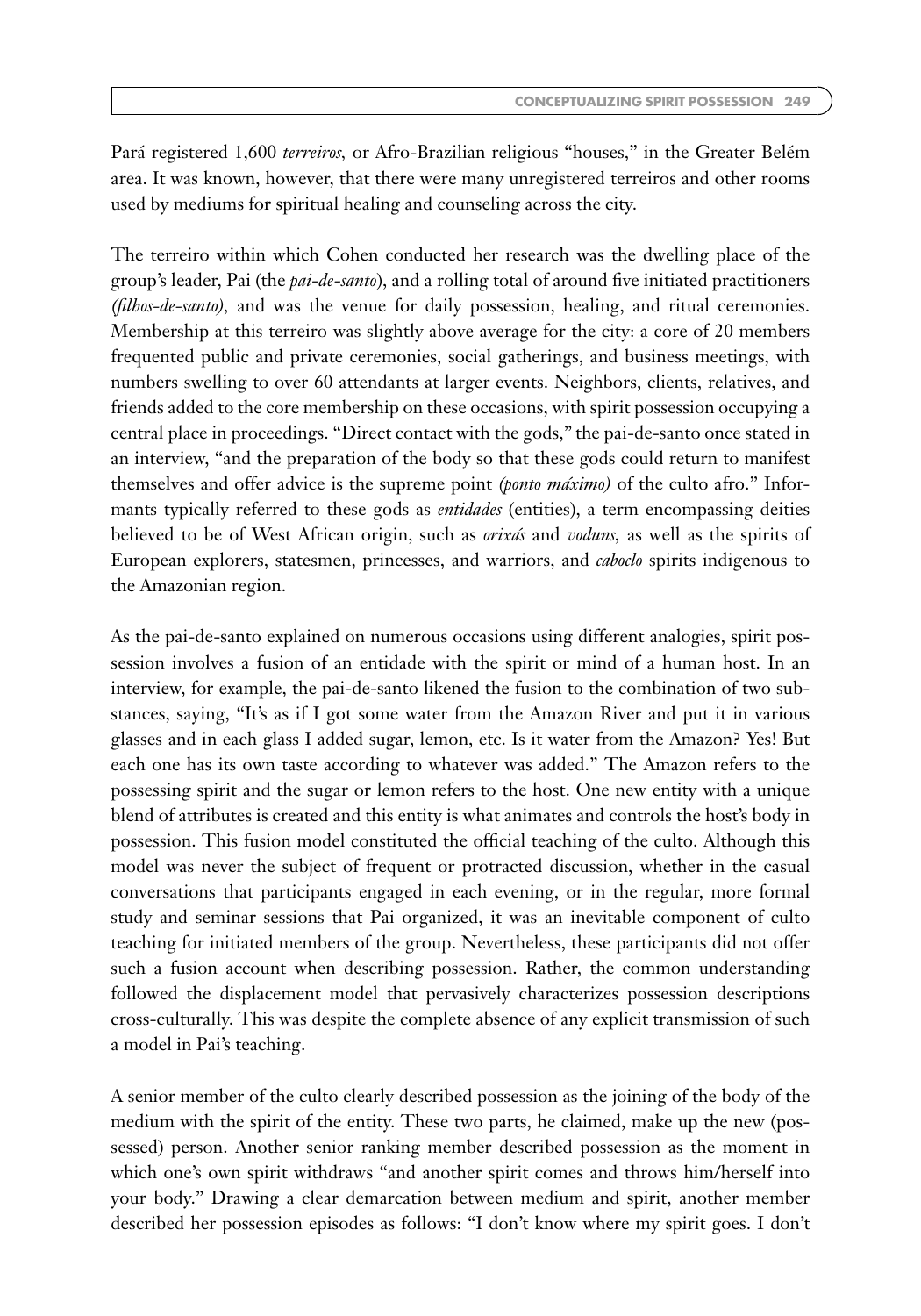know. I only know that I switch off. I don't remain in me." Another person stated, "Possession for me is a state of unconsciousness . . . in which we are not answerable for our actions, our bodily movements . . . we don't have control of our bodies anymore. It's the total loss of control of the body and the mind. Something else controls—it is the spiritual being." When possessed, the entidade is said to ''take control,'' ''dominate the mind,'' or ''command the body and the mind," while one's own spirit is said to "lie down," "journey to the other world," "dream," "sleep," or "remain watching."

Although alternative descriptions of possession trance lightly pepper the ethnographic record (e.g., forms of fusion in which host and spirit merge, or ''exchange experiential domains," during the possession episode [see Boddy 1989:151], and *oscillation* in which, for example, spirit and medium vie for control during a possession episode), *displacement* appears to be a more pervasive description of possession-trance by both observers and hosts.<sup>5</sup> As we have observed, a fusion account is explicitly upheld and taught by the leader of the Afro-Brazilian cult house that the above-quoted individuals frequented, but displacement accounts still prevailed. Furthermore, as we have noted elsewhere (Cohen 2007; Cohen and Barrett in press), fusion, in fact, seems better to account for culto participants' experiences of possession-trance. For example, fusion of host and spirit during possession explains why different mediums possessed with the ''same'' spirit entity exhibit very different manifestations. Fusion provides a satisfactory account for these differences because the preferences, characteristics, and personality of the host-spirit merger are unique to each medium. Participants, however, did not offer such an account when apparent behavioral inconsistencies were recognized (against a backdrop of displacement-model assumptions), often referring the anthropologist to the pai-de-santo for a possible solution.

That a displacement conception of spirit possession is dominant even when it appears incompatible with observers' experiences of possession and even when an alternative account is offered that fits with these experiences, and that the displacement concept is recognizably recurrent across a wide range of cultural and religious contexts, raises a set of problems concerning the causal roles of environmental and cognitive factors in the transmission of this cultural concept. These patterns of incidence suggest that historico-cultural factors cannot fully account for the transmissive success of this spirit possession concept. We hypothesize that panhuman features of normal human cognition explain, in part, the incidence of displacement in the Afro-Brazilian context in particular, and the cross-cultural recurrence of displacement more generally.

# Theorizing Possession

Possession-trance phenomena have been the focus of hundreds of anthropological, medical, psychological, historical, sociological, and neuroscientific studies. The ''otherness'' of possession, it has often been suggested, is captivating, mysterious, and enigmatic. Many anthropologists have commented on ''its uncanny inexplicability, its screaming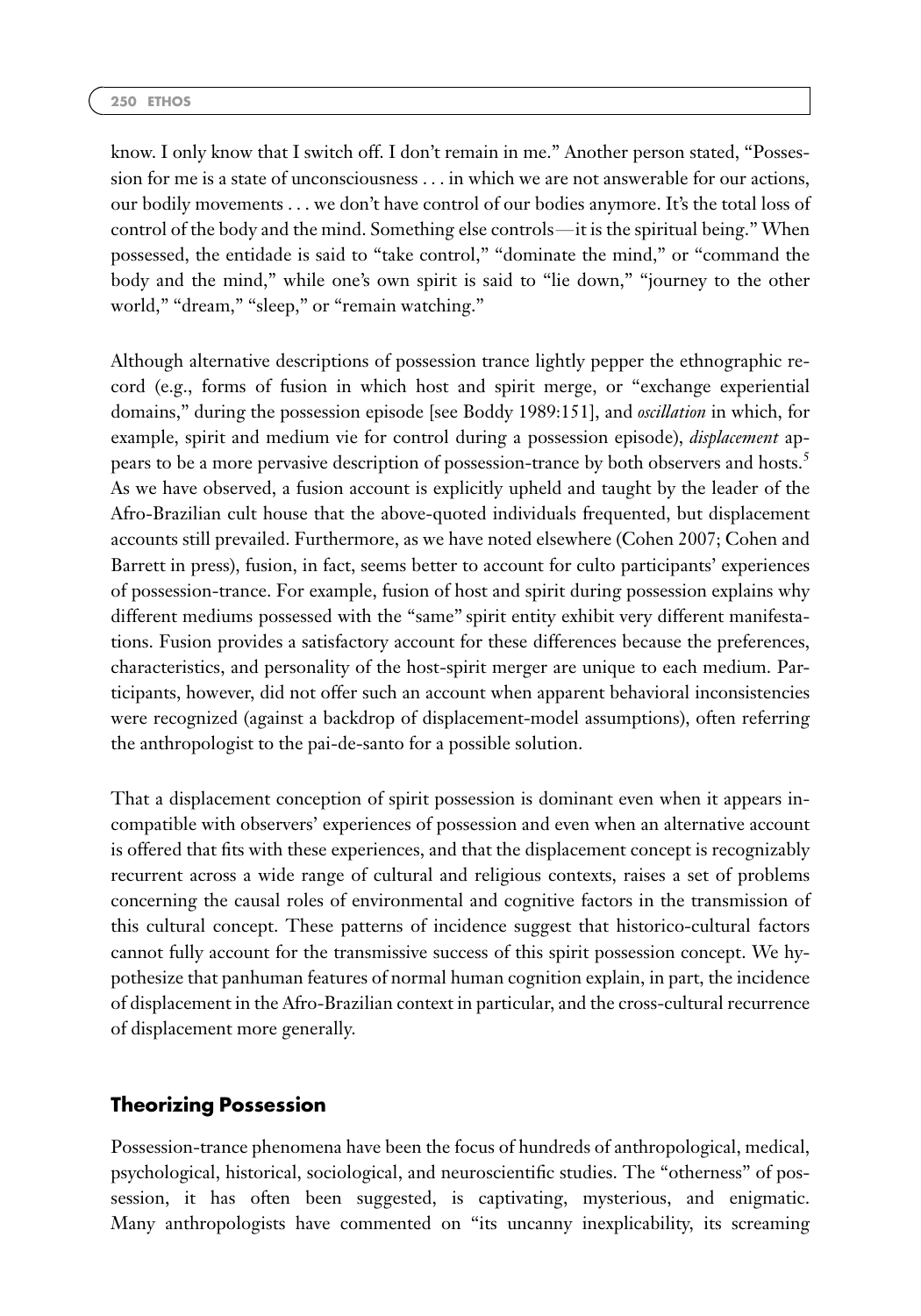incompatibility with Western notions of personhood, its seeming disdain for self-control, its radical otherness'' (Van de Port 2005:151; see also Boddy 1994; Keller 2002; Maurizio 1995; Rosenthal 1998; Stoller 1995; Taussig 1987, 1993; Wafer 1991), highlighting potential reasons for its appeal as a subject of research and aesthetic appreciation as well as its alleged resistance to cross-cultural translation and explication.

Janice Boddy, for example, characterizes possession as "a broad term referring to an integration of spirit and matter, force or power and corporeal reality, in a cosmos where the boundaries between an individual and her environment are acknowledged to be permeable, flexibly drawn, or at least negotiable'' (1994:407); and she concludes her review of the anthropological literature on possession by acknowledging the potential for emerging notions of mimesis (see Taussig 1993) to shift the key question from ''How is it that other people believe the self to be permeable by forces from without?'' to ''How is it that Western models have repeatedly denied such permeability?'' (Boddy 1994:427). As a glance through the contents of recent anthropological journals will reveal, possession phenomena still have a magnetizing effect, but in "a shift toward more context replete accounts'' (Boddy 1994:412) anthropologists have focused on the elaboration of interpretive approaches to possession phenomena and have largely turned away from explanatory models of cross-cultural patterns of recurrence and variation.

Nevertheless, there are few—if any—domains in which interpretation and explanation fail to inform one another in potentially instructive ways. Answers to questions of understanding are ultimately constrained by hypotheses—whether explicit or implicit—about where best to look. And theories of cultural phenomena are informed by selective and interpretive processes that are necessarily applied to the data even in their most raw form. A truly integrative approach demands transparency in the processes by which theory and interpretation proceed, and in the methodologies employed. We argue for such an integrative theoretical approach to possession that focuses both on meaning, structure, and experience of possession phenomena and on the identification of possible causal factors influencing patterns of recurrence and variation evident from the ethnographic literature. The value of such an approach is demonstrated through a return to the generation and investigation of ethnographically sensitive problems and hypotheses of generalizable, explanatory import, and the systematic and cumulative collection of various forms of relevant empirical data.

The questions guiding the research reported here are set within a selectionist framework. Across cultural settings, beliefs and ideas that tend to be readily generated, remembered, communicated, and used, because of how human minds normally function, will tend to out survive other competing beliefs and ideas. If human minds more readily entertain a displacement conception of spirit possession than other possible conceptions, that fact would contribute to why displacement is both cross-culturally recurrent and persistent even in the face of contrary religious instruction. Offering a potentially complementary approach to interpretivism and historical materialism, Dan Sperber (1996) developed this explanatory framework for the study of long-standing anthropological concerns to do with cultural transmission, diversity, and universality. Sperber's approach, and theories of other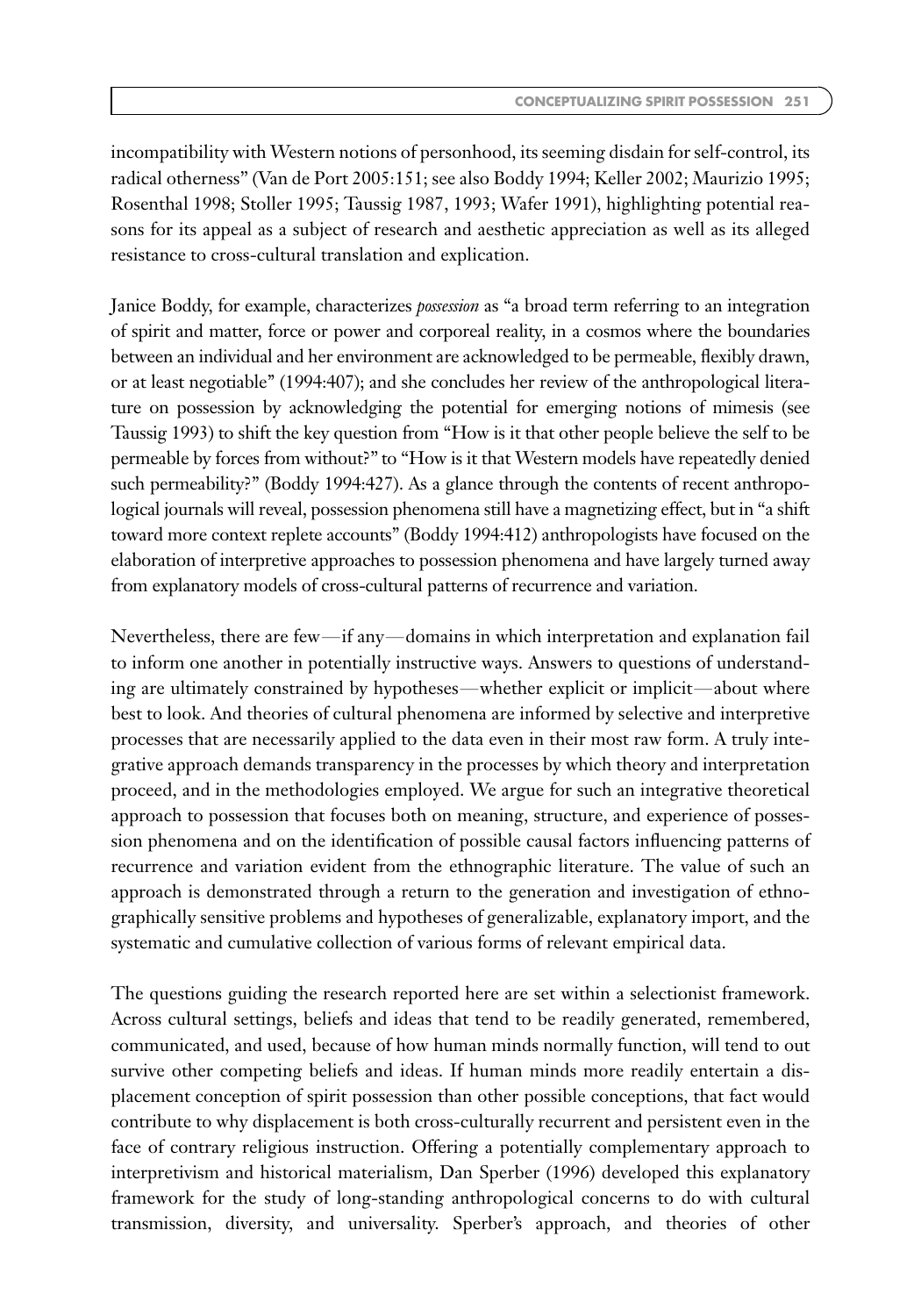anthropologists such as Pascal Boyer (2001) and Harvey Whitehouse (2004) on religion, Scott Atran (1990, 1998) on folkbiological systems, and Lawrence Hirschfeld (1996) on the development of racial thinking, have offered empirically tractable claims and hypotheses about the cognitive underpinnings of cultural transmission.<sup>6</sup> These claims, grounded in the properties and processes of human neural and cognitive architecture, turn on questions of perception, representation, memory, communication and motivation. How are cultural representations (ideas, ritual practices, etc.) remembered? Why are some representations more widespread than others? How does cognitive function shape and constrain cultural variation? These ethnographically informed questions and problems about belief and practice are amenable to empirical investigation through established psychological methodologies.

Applying this approach to the comparative, explanatory study of possession raises—and promises to respond (at least in part) to—crucial questions about the transmissive dynamics of possession. Rather than reducing the complexities and subtleties of widely variable possession beliefs and practices to the physiological mechanisms of trance, or measuring the superficial resemblances among possession and pathology, a cognitive approach to cultural phenomena takes seriously and focuses centrally on generative concepts within and across diverse cultural contexts. It recognizes the causal role of mental constraints and capacities on the forms that successfully spreading cultural concepts take, as well as the potential for particular ecological conditions to shape the operations of these mental mechanisms. A cognitive approach to cultural transmission may therefore potentially complement other theoretical frameworks in anthropology, including interpretive ones, to give a richer understanding of both cross-cultural recurrences and specific cultural phenomena such as that discovered by Cohen in Belém. Most importantly, the approach suggests tools by which theories may be tested, often through a combination of qualitative and quantitative techniques, thereby enabling cumulative theory building in the study of culture.

Below we report the findings of a series of controlled studies designed to investigate whether human cognitive systems are biased indeed toward a displacement interpretation of spirit possession. To do so we have taken the unconventional step of examining people with a relatively impoverished interaction with spirit possession in the context of religious practice. From the culto in Brazil we turned to Northern Irish university students in an attempt to reduce or eliminate the possible influence of social-functional factors that might contribute to the resilience of a displacement model. One possible complementary explanation for why displacement is cross-culturally recurrent, for example, lies in the instrumentality-intentional or otherwise—of possession-trance (Nelson 1971; Saunders 1977). Low-status women of a community, for example, may assume the persona and power of a deity or ancestor, thereby adding the authority of these beings to their statements, which often take the form of demands on husbands. Although such instrumentality is not a feature of all possession activity everywhere, a frequently recurring theme in possession cults is the temporary transformation of humble mortal into supernatural being for some locally relevant purpose, for example, the offering of advice, healing, the delivery of a message. The efficacy of the possession event presumes the total transformation of the medium, such that observers may be confident that they are indeed dealing with the spirit or deity, and not the medium-host.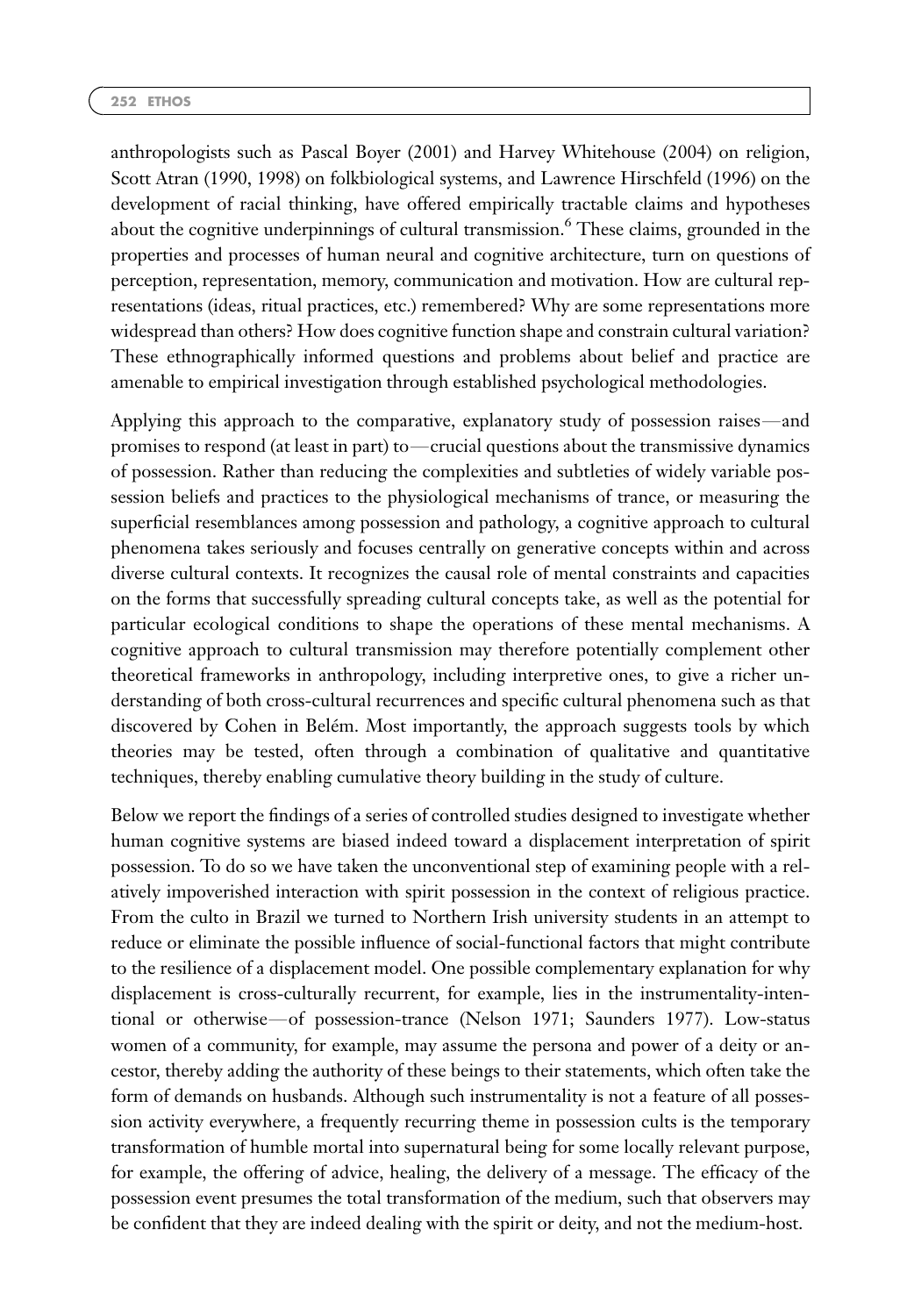Hence, insofar as possession serves a local function that entails that an ordinary human being is credibly transformed into an authoritative supernatural being, who has access to forms of secret and concealed knowledge (e.g., about the future), who may effectively heal sicknesses, and so on, this function and context may impose constraints on the range of workable candidate possession concepts. Recurrent significances and contexts of possession, then, could be key factors explaining why displacement models recur cross-culturally perhaps more frequently than other models such as fusion. If so, possession concepts outside of these contexts, where representation is not constrained by expectations to do with the social instrumentality of possession, may freely deviate from a displacement model, unless other factors, such as the proposed cognitive bias, are in play as well.

The empirical question to be investigated, then, is: how is possession represented among people where possession is not practiced and no elaborated cultural models of possession exist? Recent research on early-developing cognitive systems in infants suggests that humans may have distinct systems for handling ideas about the properties and behavior of solid physical objects (such as bodies) and a different set of systems for reasoning about activities of intentional agents. These systems have different evolutionary histories and developmental schedules, yielding an ''intuitive dualism'' (Bloom 2004). One feature of these systems may be the tacit presumption that bodily behaviors may be attributed to a single agent in any given episode, a feature we have called the ''one-mind one-body principle'' (Cohen and Barrett in press). If so, acquiring and embracing a displacement model of possession (in which a mind or agency fully displaces the other) may be more natural than acquiring a fusion model in which two agencies fuse in a single body. The cross-cultural recurrence of displacement conceptions of spirit possession is consistent with this account, as are Cohen's observations of the persistence of displacement in the face of authoritative endorsement of fusion. Nevertheless, because intuitive thinking is often richly amplified and elaborated across varied cultural landscapes, relevant conceptions from outside the possession tradition are critical. If we do find displacement descriptions in such contexts, this would more strongly suggest that the concept is guided by tacit cognitive assumptions about persons, bodies, and the relationships between them.

We have begun to conduct just such a research program investigating whether adults from outside of a spirit possession context spontaneously assume a complete displacement of mental (but not physical) characteristics when presented with hypothetical scenarios involving one mind going into another body. Results clearly indicated the predominant conception of the mind-transfer scenario was consistent with a displacement model and inconsistent with fusion (Cohen and Barrett in press). Nevertheless, such evidence far from conclusively settles whether displacement is a more cognitively natural conception of spirit possession than fusion or other models.

In the remainder of this article, we report additional findings generated thus far from our program of ethnographic and experimental research on the transmission of possession-trance concepts. We used a combination of forced-choice and open-question methods. These methodological techniques, developed mainly within the psychological sciences, enabled the targeted investigation of tacit assumptions guiding participants'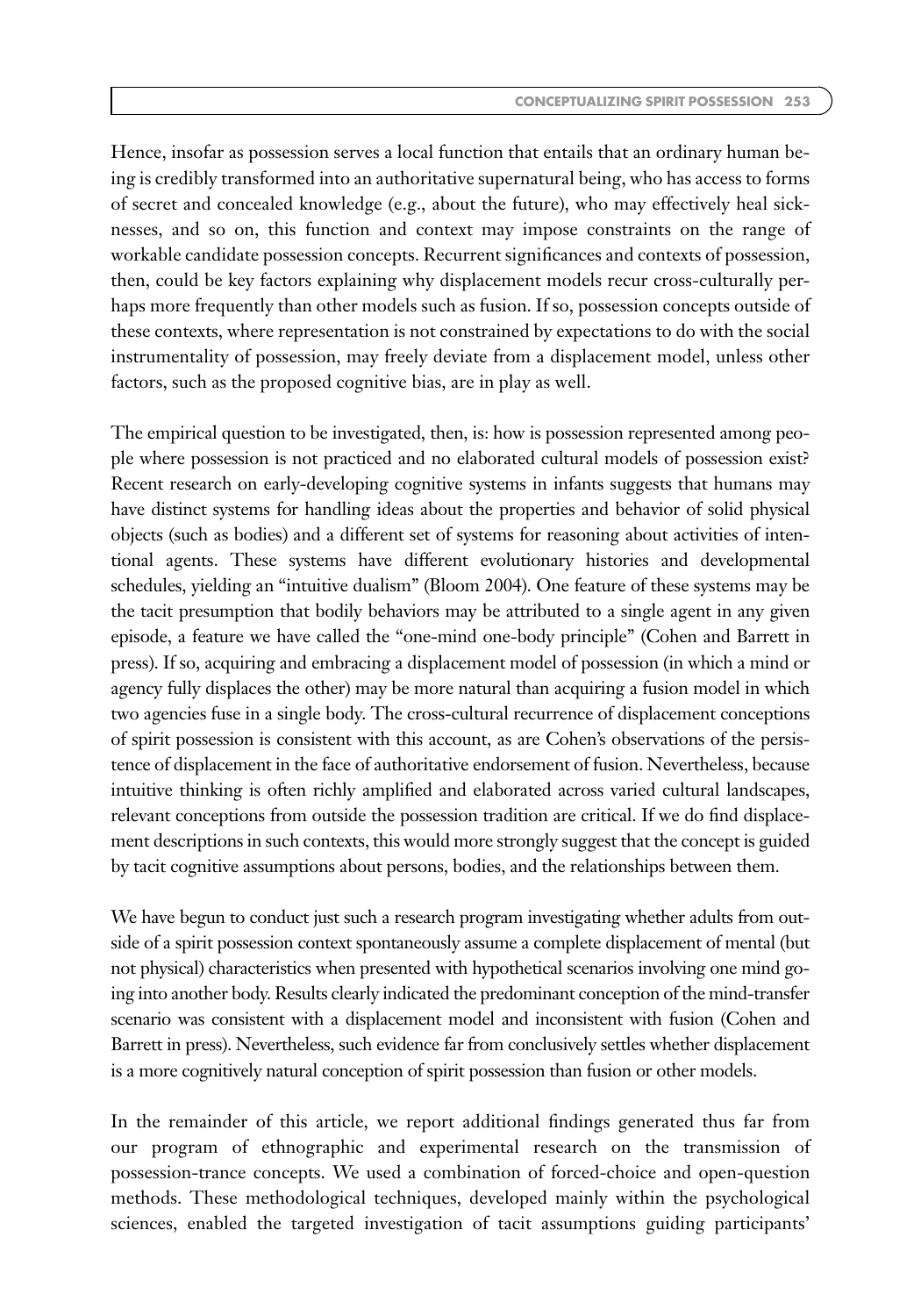thinking. As such, they offer a valuable complementary tool to direct questioning and participant-observation techniques used in much ethnographic enquiry and are indispensable in the identification of recurrent patterns of intuitive thinking across widely different cultural landscapes. A fundamental premise of our approach is that concepts of possession and spirits do not have special cognitive supporting structures of their own, but they are supported—and constrained—by the same cognitive structures that guide ordinary, everyday, tacit thinking about persons, bodies, and minds and the relationships between them. The experimental techniques employed thus promise to help identify and characterize those cognitive tools, used for solving common problems in our social and physical environments more generally, that are exploited by stable and widespread possession concepts in particular.

## Study 1: Describing ''Possession''

In our first study, we asked a population of Northern Irish undergraduate students about possession, using a structured questionnaire combining open and forced-choice questions. Participants were recruited through advertisements posted around the university campus and through e-mail announcements sent to Levels 1 and 2 students in the Schools of Psychology and History and Anthropology. All participants received monetary compensation for time and travel costs incurred (standard amount, *d*10).

In this cultural context, as in much of the United Kingdom, possession is a familiar idea that our participants may have occasionally encountered in various forms in the popular media. Available cultural models for spirits entering people range from the Christian notion of being filled with the Holy Spirit (bearing similarities to a fusion model) to demonic possession in popular film such as *The Exorcist* (a vying-for-control or oscillation model, see Friedkin 1993). Possession by spirits, therefore, was a familiar notion for participants, whether such phenomena formed part of any explicit religious beliefs or commitments or were simply encountered in popular culture. We were interested in the degree to which possession descriptions converged (or diverged) across this population, however, given this potential range of possible possession concepts and backgrounds. In particular, we sought to investigate whether displacement would be most frequently offered as a description of possession, even outside of any salient cultural and contextual constraints concerning, for example, the subjective experience or instrumentality of possession-trance.

#### Method

Participants ( $N = 51$ ; 16 male, 35 female; mean age, 20.5) were asked to imagine that they are from a community that believes that spirits occasionally enter the bodies of living people, and that episodes may last for anything from 10 minutes to 2–3 hours.<sup>7</sup> Participants were then asked a series of open questions in which they were encouraged to comment on various aspects of such a possession event. Questions included (in the following order);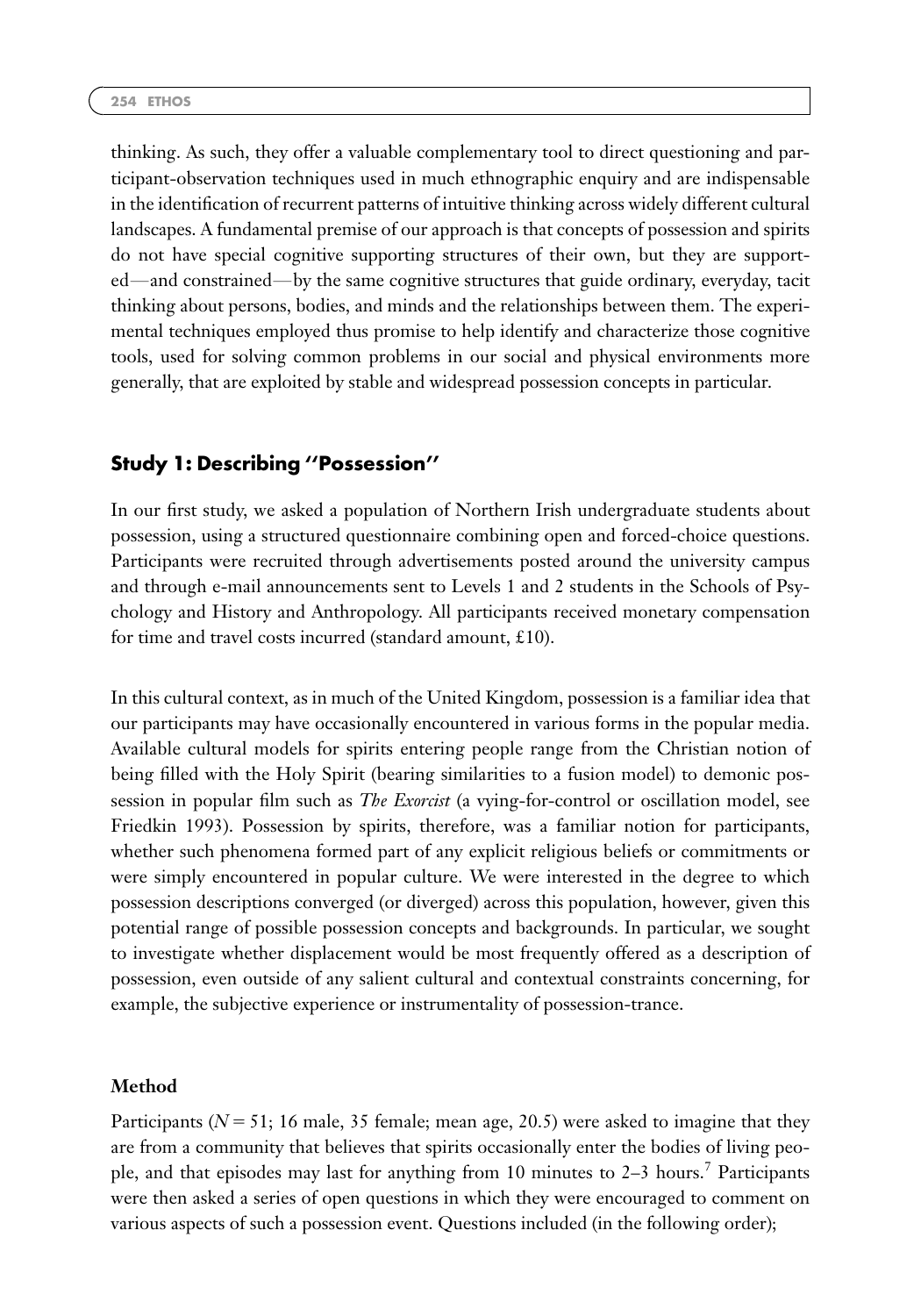- 1. What do you think it means for a spirit to enter someone's body?
- 2. How do you think this would affect how the individual behaves?
- 3. How do you think this would affect how the individual thinks?
- 4. How do you think this would affect how the individual feels?
- 5. Afterward, do you think the individual will remember that the spirit had entered him or her? Why or why not?

Finally, participants were asked to choose from a list of four statements which statement they think best fitted and which statement least fitted these communities' understanding of ''what happens when a spirit enters someone's body.'' To avoid unduly priming a stereotype of "possession" casually encountered elsewhere, we did not use the term *possession* in any of the questions. Further, when directed at a hypothetical group of people, questions such as these serve as proxy for informants' own ideas that they might otherwise feel reluctant to share. As participants have received no explicit instruction or information about these people's concepts of possession, they must draw on their own intuitions about what possession is. Statements, which focused on the element of control over the body, included the following:

- 1. The spirit comes in and together with the host person controls the body's speech and actions. It is like two people merging into one new person during the episode;
- 2. The spirit comes in and controls the body's speech and actions intermittently with the host person. It is like two people take turns acting during the episode;
- 3. The spirit comes in and controls the body's speech and actions completely, with the host person doing nothing. It is like one person acts through another person's body during the episode;
- 4. The spirit comes in but the host person controls all the body's speech and actions. It is like the person acts normally with another person watching.

Statement 1 here corresponds to a fusion description of possession, 2 to an oscillation description, 3 to a displacement description and 4 to a host control description. The order in which the statements appeared was counterbalanced across participants.

#### Results

Responses on the best fit-least fit task demonstrate a strong preference for displacement descriptions as best describing how people understand what happens when a spirit enters someone's body. Of the participants, 33 chose the displacement option, 8 chose the fusion option, 7 the intermittent option, and 3 the host control option  $(X^2 \mid 3, N = 51] = 43.98$ ,  $p<.0001$ ). Displacement descriptions were significantly favored over fusion, oscillation, and host-control descriptions ( $p < .001$ , sign test). Host descriptions were favored over all the other options as least fitting how people understand what happens when a spirit enters someone's body. Of the participants, 33 chose the host-control option, the oscillation and fusion options were both selected by 7 participants, and 4 participants chose displacement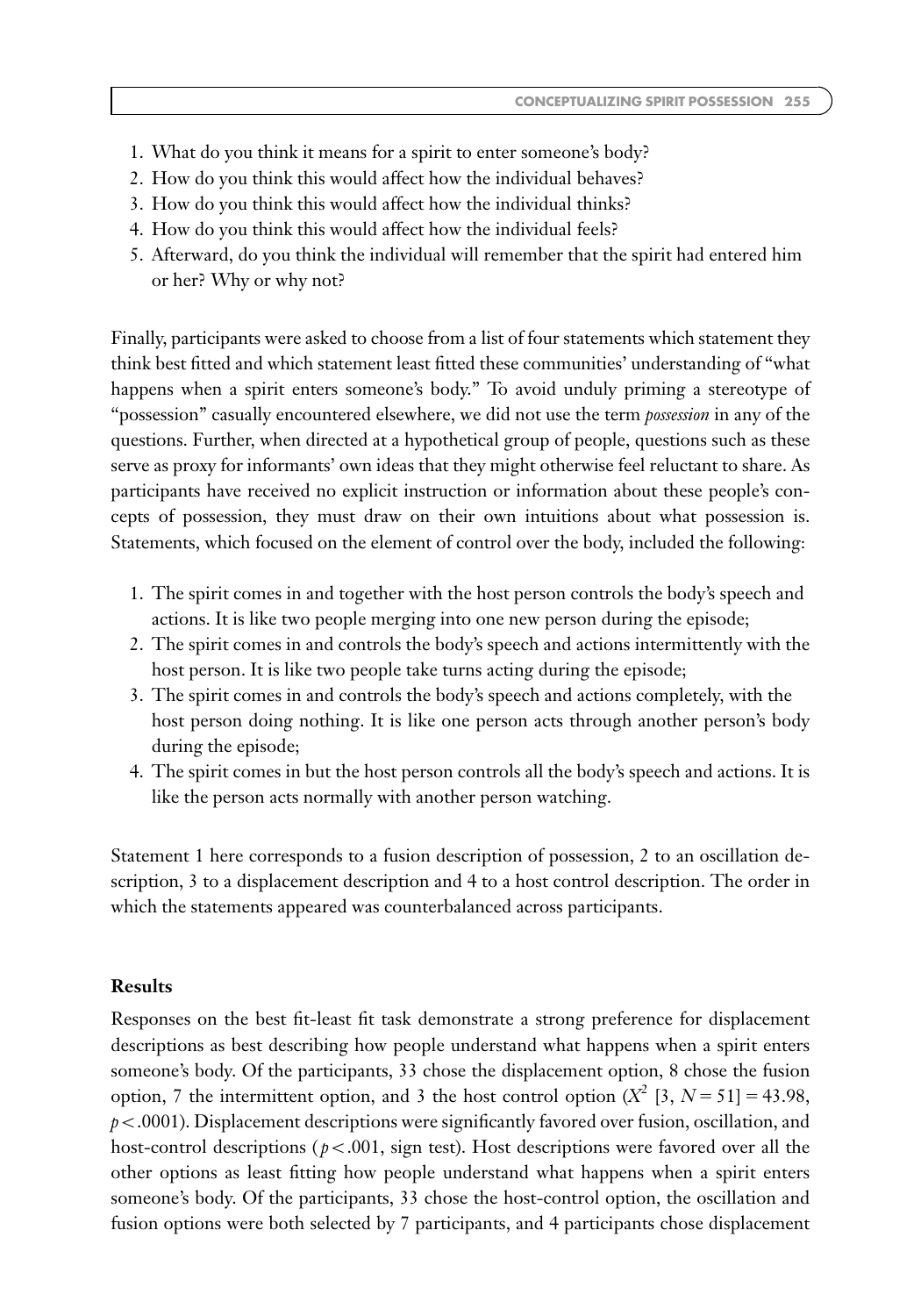$(X^2 \mid 3, N = 51] = 43.35, p < .0001$ ). A sign test revealed that host-control was significantly preferred as a least-fit description of possession ( $p < .001$ ).

Responses to the open questions allowed participants to offer more elaborate notions about what it means for a spirit to enter someone's body. Example statements of those participants who chose the displacement option in the best fit-least fit task include, ''For a spirit to enter someone's body, an invisible presence (the spirit) enters the person and takes over their whole body and mind"; "They enter the body and control the mind, what they say, what they talk, act"; "The spirit can 'try on' the body like a set of clothes—can inhabit it but not permanently"; Another personality—person takes over and replaces the original person, taking control of their body, thoughts''; ''It means that your body is taken over or influenced by another's mind. Your mind is no longer in control of your body.'' Of the eight who chose the fusion option, example statements include, ''The spirit's influence may alter thought processes''; ''Depending on how powerfully the spirit is felt, the individual's behavior could change dramatically''; ''An outward force gets into the mind and body of a person, making them react in various ways.''

## Study 2: Identifying ''Possession''

An additional group of participants ( $N = 41$ ), selected according to the same procedures as Study 1, completed a task designed to probe notions about possession more subtly than the explicitly definitional task above. Although participants in Study 1 demonstrated a high degree of consensus on explicit definitions of possession in general, it is possible that such explicitly entertained displacement concepts are not applied when it comes to identifying whether a specific event is or is not possession. That is, a broader range of phenomena might be equally recognized as spirit possession even if a displacement definition sounds most fitting. Displacement concepts may be difficult to use and apply in the real-time perception and interpretation of possession events, while fusion may serve as a rich hub of inferences that allow people readily to make sense of possession behaviors. Our second study begins to investigate these possibilities.

### Method

Participants were asked to choose from a list of four options which option appeared most likely and which appeared least likely to describe a possession episode. Participants were asked to imagine that they have been presented with an envelope in which there are four statements, each a short extract from different anthropologists' fieldwork interviews. They were told that they have been given the task of analyzing the statements and identifying what kinds of activities they describe, despite having no immediate contextual or general background information, and no indication about whether the names that appear refer to people or to supernatural beings. Participants were also told that someone else had already looked at the statements and this person had reported that he was almost certain that one of the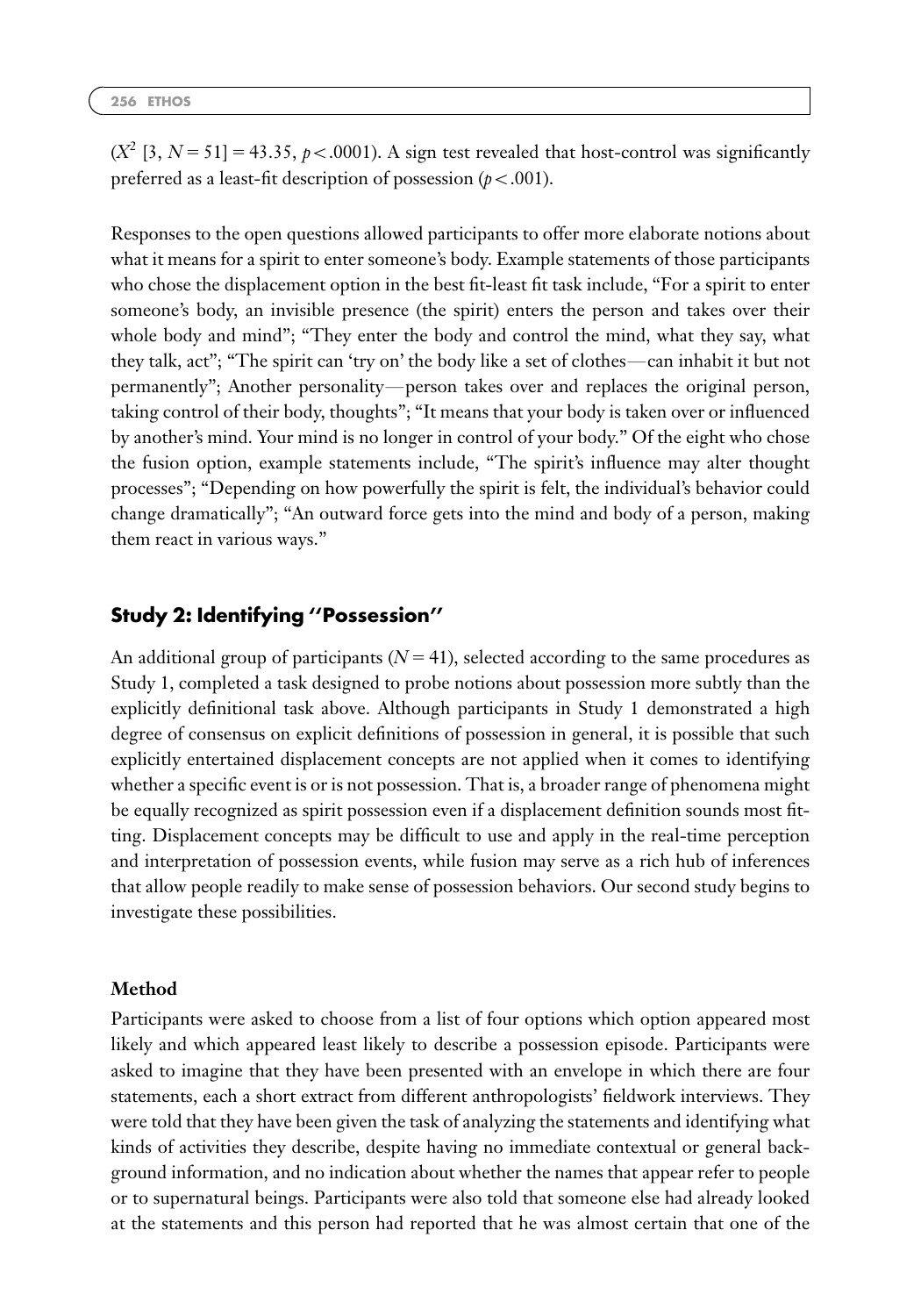statements referred to a spirit possession episode. Participants were asked to indicate which extract they thought was most likely and which extract was least likely a description of a spirit possession episode. Four descriptions were offered:

- "and Hared shoves Pati to the front of the crowd" [distractor 1]
- ''so Naita and Drec simultaneously share control of Drec's body'' [fusion]
- ''then Hasa takes over Gret's body and controls it'' [displacement]
- "so Tapi influences Frewse to participate in the fight" [distractor 2].

This task enabled us to investigate indirectly people's expectations about specifically the degree of control that the spirit would have over physical behavior of the host, whether complete, or partial (e.g., equally shared with host). A complete control response would indicate that a displacement model is being used and a fusion response would indicate that a fusion model is being used. Distractor items also potentially describe possession episodes, but both statements (the first and fourth above) are more ambiguous concerning the possible possession model. In addition to obscuring the specific contrast of theoretical importance, the distractor items provide participants with the option of not committing to the strong version of either model. Again, the order in which the statements appeared was counterbalanced across participants.

### Results

Of a total of 41 participants, 29 chose the displacement description as most likely describing the spirit possession episode, 9 chose the fusion description and 3 chose Distractor 2,  $(X^2 \ (2,$  $N = 41$ ) = 27.12, p < 0.001). A significant preference for displacement-of-control over fusion in spirit possession episodes was thus revealed  $(p = .001,$  sign test). Thirty-three participants offered the description in Distractor 1 (''and Hared shoves Pati'') as the least likely description of possession, 7 offered the Distractor 2 description (''so Tapi influences Frewse"), and 1 chose the fusion description  $(X^2 \left[2, N = 41\right] = 42.34, p < .001)$ . No participants offered the displacement option as a least-likely description of spirit possession.

### Discussion of Studies 1 and 2

The data generated by these investigations of Northern Irish undergraduate students' notions about spirit possession demonstrate that this population has significantly convergent notions about what it means for a spirit to enter someone's body. This is the case despite the absence of cult-specific teaching on possession and despite limited familiarity with and experience of possession practices. Indeed, it is probable that the portrayals of possession to which participants have been exposed occasionally through film and the media more closely resemble an oscillation or vying-for-control description of possession, as in films such as The Exorcist. Nevertheless, the overwhelming majority of participants represented spirit possession as entailing a temporary and complete substitution of the host's agency by the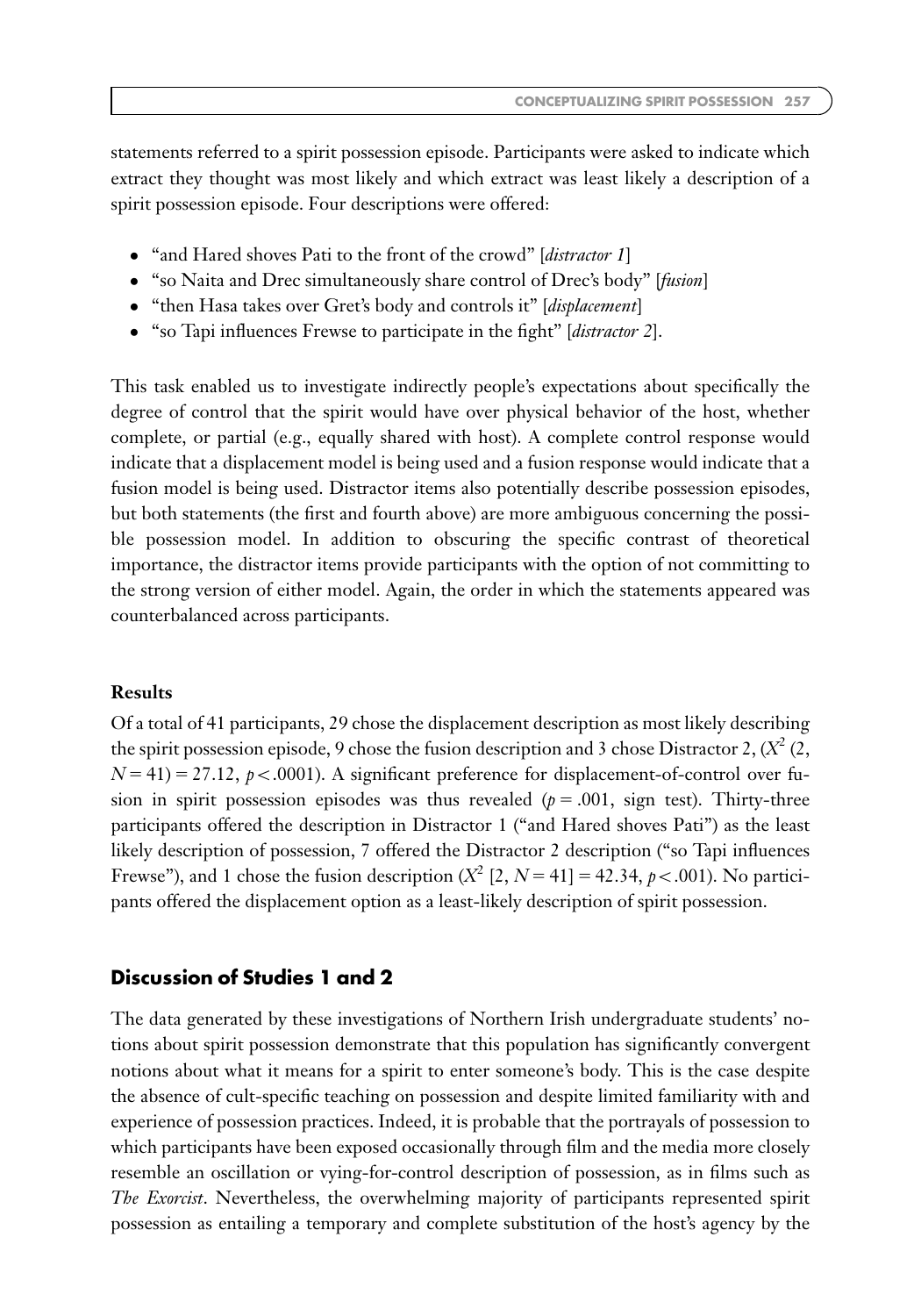spirit's agency, such that the spirit holds complete control over the behaviors of the host's body for the duration of the possession episode.

Although there is scope for a much larger program of research across many different cultural and religious contexts, these results together with the wider ethnographic data are sufficiently striking to suggest that possession concepts and ideas about spirits entering bodies are not only familiar cross-culturally, but that they are significantly similar crossculturally also, whether or not possession is a salient aspect of local religious practice, experience and teaching. These results further prompt the question that if the convergent intuitions about possession as displacement are not drawn from any well-elaborated cultural model, how is this convergence to be explained? Given the range of possible possession models available, why does displacement predominate across religious and cultural contexts?

One potential explanation is that the specific notion of displacement possession is better supported by ordinary cognition about persons, minds, and bodies and the relationships between them than alternative descriptions, such as fusion. Ideas about spirit possession exploit ordinary cognitive capacities used in the everyday perception and representation of our social world, as do ideas about gods, spirits, eternal souls, ancestors, and so on. But some variants of these ideas better exploit these cognitive capacities than others. For example, the cognitive mechanisms that underpin the panhuman capacity to represent persons as having a core identity (i.e., the aspect of the person that remains constant throughout life) are mobilized in identifying other persons in our environment as fundamentally the same person from one day to the next, and from one year to the next. Such mechanisms find expression in variable ways across different sociocultural contexts and may be more or less sensitive to different sets or ranges of inputs.

For example, the notion of core identity may be utilized in the interpretation of a significantly broader range of social contexts in some societies than in others. In certain sociocultural contexts, people may be more inclined to interpret behavioral events against immediate contextual factors, or in terms of ''multiple selves,'' than in terms of perceived enduring traits or dispositions. The variability with which panhuman cognitive mechanisms are activated and expressed, however, does not call into question their existence and their capacity to guide basic processes of social perception and reasoning about identity continuity. Such cognitive mechanisms govern the range of possible potential conceptual outputs without prespecifying completely the content of concepts that may become widespread in a population. Concepts of core identity may therefore be differently elaborated among different individuals and populations, but they are informed by a range of cognitive mechanisms that are routinely activated in dealing with the social world and in the categorization of persons according to unique, intrinsic, and fundamentally continuous properties.<sup>8</sup>

The same panhuman cognitive mechanisms are also likely mobilized in the identification of spirits in the bodies of possessed hosts in a similar way. Ancestor X, for example, is Ancestor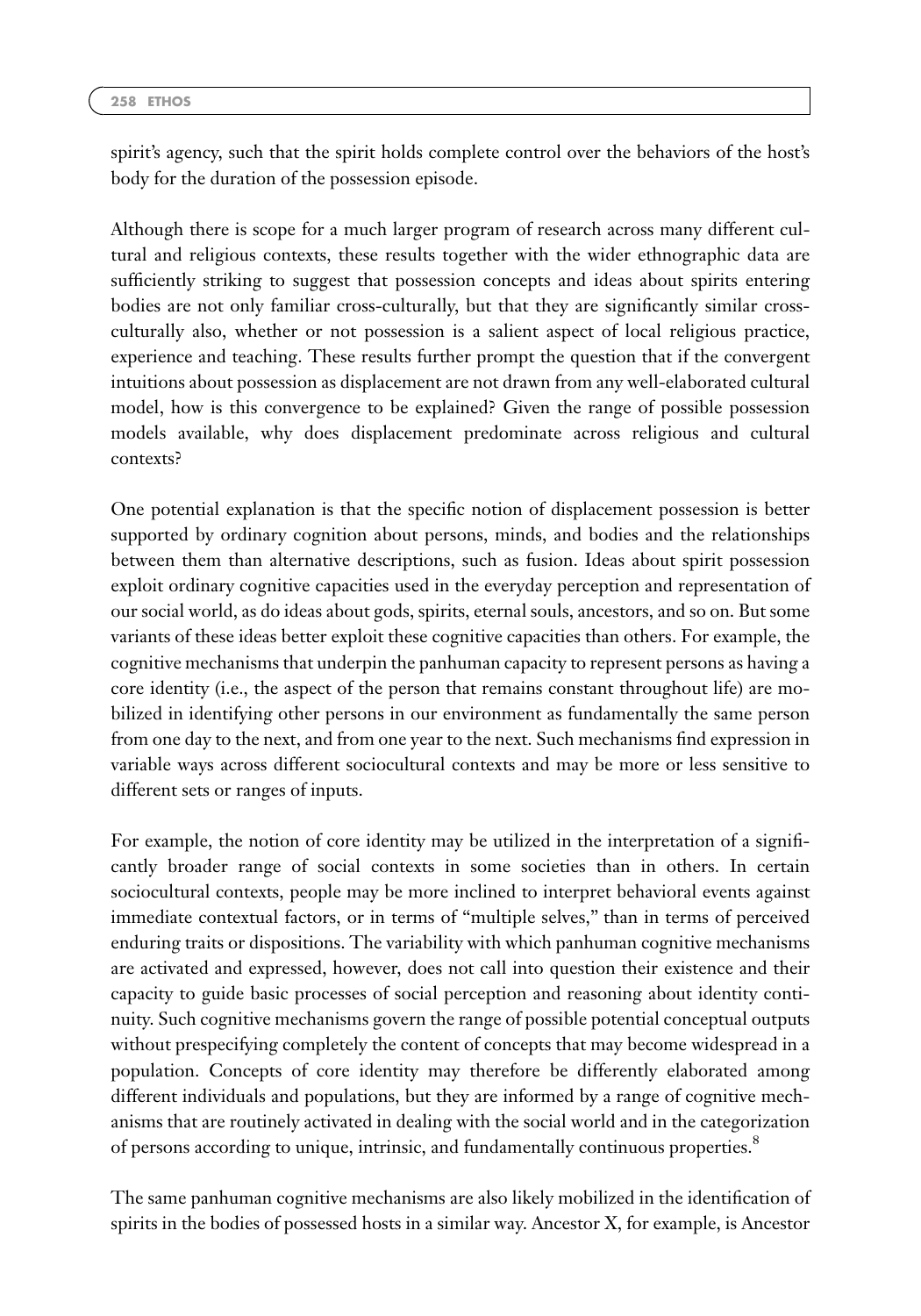X whether he possesses Medium A today or tomorrow, and whether he is possessing Medium A or Medium B. We suggest that the displacement possession notion is supported by the mechanisms that underpin this capacity to represent persons as fundamentally continuous, unitary, and discrete, whereas the fusion notion fails to resonate with the output of these mechanisms, and as a result runs counter to readily generated intuitions about social agents. Resistance to the possibility of identity fusion, therefore, may result from the operation of a combination of perception and conceptual mechanisms that predictably govern basic and higher level social cognition.

# Further Studies

To investigate whether ordinary cognition is a relevant factor in constraining the range of intuitively plausible spirit possession interpretations, and in encouraging specifically a displacement interpretation, we conducted a series of controlled experimental studies. The results of two of these experiments are reported elsewhere (Cohen and Barrett in press). These studies, demonstrating that displacement may be the dominant model guiding mindtransfer events, begin to hint at the possible presence of a guiding one mind-one body principle underpinning forms of mind-body thinking, whether in hypothetical mind transfers or in possession. This may be a crucial factor explaining the pervasiveness of displacement concepts even across different cultural contexts. As noted above, recent research is beginning to show that the perception of one's self, or person, as distinct from one's physical matter may be less a product of a particular philosophical tradition, and more the outcome of an intuitive dualist stance on the social world that begins to develop early in infancy (e.g., Bloom 2004). Displacement concepts of possession, ideas about souls, afterlife, supernatural entities, and even morality and disgust may all have at their core a natural conceptualization of the world as composed of two discrete kinds of phenomena: physical bodies that operate according to laws of physical forces (gravity, contact, cohesion, etc.) and psychological agents that operate according to beliefs, desires, dispositions, and so on. Belief in possession—a phenomenon so often denied systematic theoretical investigation, and represented in the literature as an inexplicable and enigmatic aspect of Otherness—may effectively exploit entirely ordinary, garden-variety social-cognitive mechanisms for making sense of our everyday social worlds.

Nevertheless, the potential transmittability of a concept is measured along various additional dimensions. Certain concepts may be readily generated, grasped, and entertained (e.g., a concept of a possessing spirit), but their salience and potential to generate meaningful inferences in real-time social interaction may be relatively poor compared to other similar concepts. Compare the inferential potential of an infant spirit possessing an invisible shoe and a spirit doctor possessing a medium healer, or the ease/difficulty with which we may represent the activities of an entire collective of ancestors simultaneously possessing a desk fan compared to the ease/difficulty of representing the activities of a single deceased relative possessing a human host. Perhaps displacement generates inferences with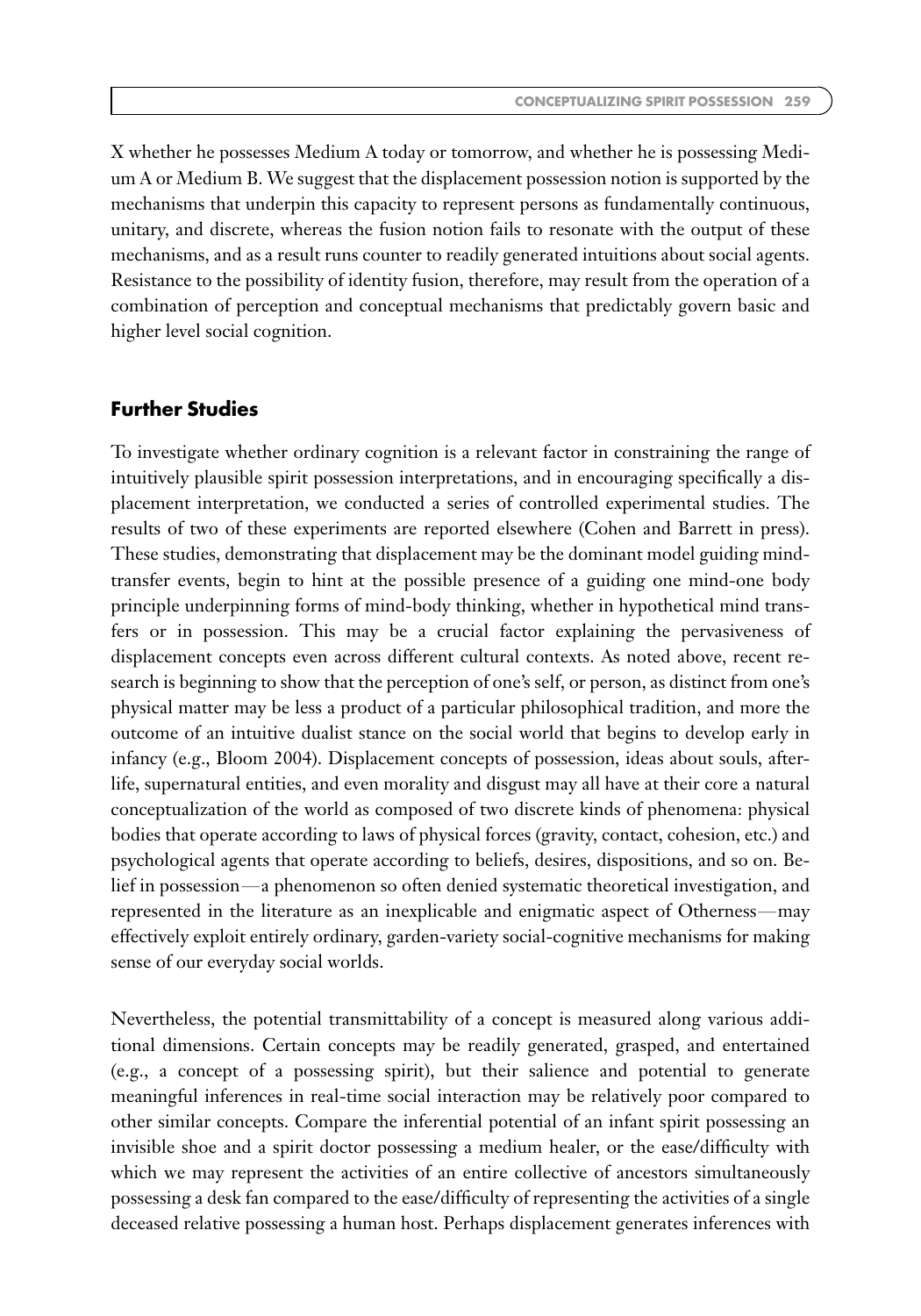greater ease and is more readily applied to understanding and predicting the behaviors of mind-transfer characters and possessed mediums than fusion. If so, we would have greater reason to believe that displacement is the cognitive default as a description of possession, and to suggest that this default presents fusion and other concepts with greater resistance in cultural transmission.<sup>9</sup>

Related factors in cultural transmission are memorability and ease of communication. Perhaps the most straightforward evidence that the transmission of displacement is strongly supported by ordinary cognition would be how well displacement versus other models of mind/spirit/body relations is recalled. Ideas that are better remembered and passed on are more likely to spread and to spread in relatively stable form. For a particular idea, belief, or schema to become widespread within or across groups, a helpful feature is that the idea is effectively and efficiently communicable (Bartlett 1932; Sperber 1996). An idea that cannot be readily understood, remembered, and communicated will usually lose out to ideas that can be. Perhaps, then, the fusion model of spirit possession is not as readily communicated (because it is either hard to understand, remember, or communicate, or some combination of these) as the displacement model.

The final study reported below investigated aspects of the memorability of displacement, fusion and other concepts. This study used hypothetical person-transfer scenarios to measure the relative ability to recall these and oscillation concepts. We presented participants with a narrative concerning beings with the ability to ''possess'' other beings under either a displacement, fusion, or oscillation model. (The term *possess* was not used in the script: see the method section below.) We measured how successfully participants recalled these beings and their special abilities. Importantly, no possession model was specified in this task. We did not wish to activate and explore concepts of possession but, rather, to identify the assumptions that pertain to the elemental conceptual building blocks of possession concepts (about bodies, agency, etc.).

# Study 3: Memory for Possession Models

Forty-one undergraduate students, all young adults, (11 male, 30 female), primarily drawn from the Schools of History and Anthropology and of Psychology at Queen's University Belfast, Northern Ireland, participated in the study. Participants were recruited as in Study 1 and Study 2.

## Method

Participants listened to an audio recording of a futuristic newscast set in the year 2365. The newscast, read by a professional actor, reported on a conference at which beings from various planets have gathered. A professor of intergalactic anthropology was interviewed about the conference and he described its rather unusual lineup of participants and speakers. Of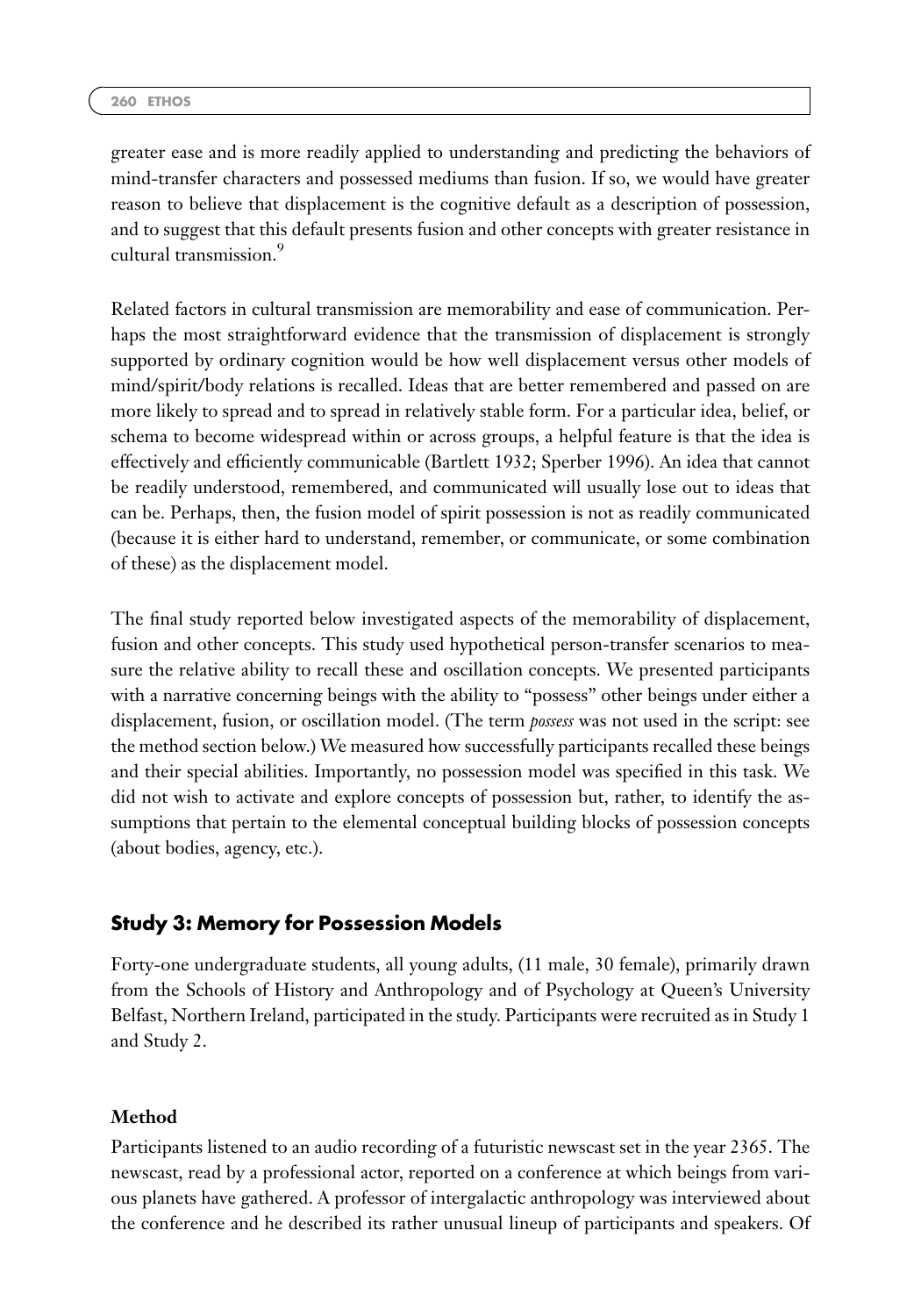primary interest were three beings representing three different models of the relationship between minds and bodies: a displacement being, a fusion being, and an oscillation being. The professor in the news report describes the displacement being as a ''being [who] is able to enter the body of another. The being whose body has been entered may remain conscious, but is unable to control his body.'' The description is further reinforced, ''This means that if, for example, I were one such being, I could enter the body of another being from my planet and have complete control of that being's body. The host being is unable to control the body's behaviors.'' In the similarly structured description of a fusion being, the professor says that this "being is able to enter the body of another. The being completely fuses his mind with the being whose body has been entered and simultaneously they control his body. This means that if, for example, I were one such being, I could enter the body of another being and fuse with that being. We would merge together and control the body's behaviors.'' Finally, the oscillation being is described as a ''being [who] is able to enter the body of another. The being whose body has been entered and the other being intermittently control the body. This means that if, for example, I was one such being, I could enter the body of another being from my planet, and I would sometimes have control and sometimes the host would have control over the body's behaviors.'' The order in which these three descriptions were heard was counterbalanced across participants.<sup>10</sup> Two distracter beings were described also, appearing as the first and final items presented (to reduce serial position effects).

The complete audio track was three minutes. The experimenter instructed participants not to take notes while listening to the recording. Before completing the narrative recall task, participants performed a brief distracter task: a word search with a two-minute time limit. They were then instructed to recall and write what the professor said about the beings attending the conference as completely and as accurately as they could remember.

Response scripts were independently coded by two hypothesis-blind coders. That is, coders attempted to discern which of the five beings (displacement, fusion, oscillation, and two distracters) described on the recording were remembered and identifiably described. The initial coder agreement rate was 91.7 percent and all discrepancies were resolved through subsequent discussion.<sup>11</sup>

## **Results**

A total of 31 participants recalled displacement accurately enough for coders to recognize; 12 recalled fusion and 11 recalled the oscillation concept. A Friedman test, comparing response frequencies for related samples, yielded a significant difference among the three types of item,  $X^2$  (2, N = 41) = 26.28, p < 0.001. Further, Wilcoxon signed ranks tests comparing the three test concepts pairwise yielded significant differences between displacement and each of the other two concepts (see Table 1). Of the participants who successfully recalled either displacement or fusion (but not both), 20 recalled displacement and 1 re-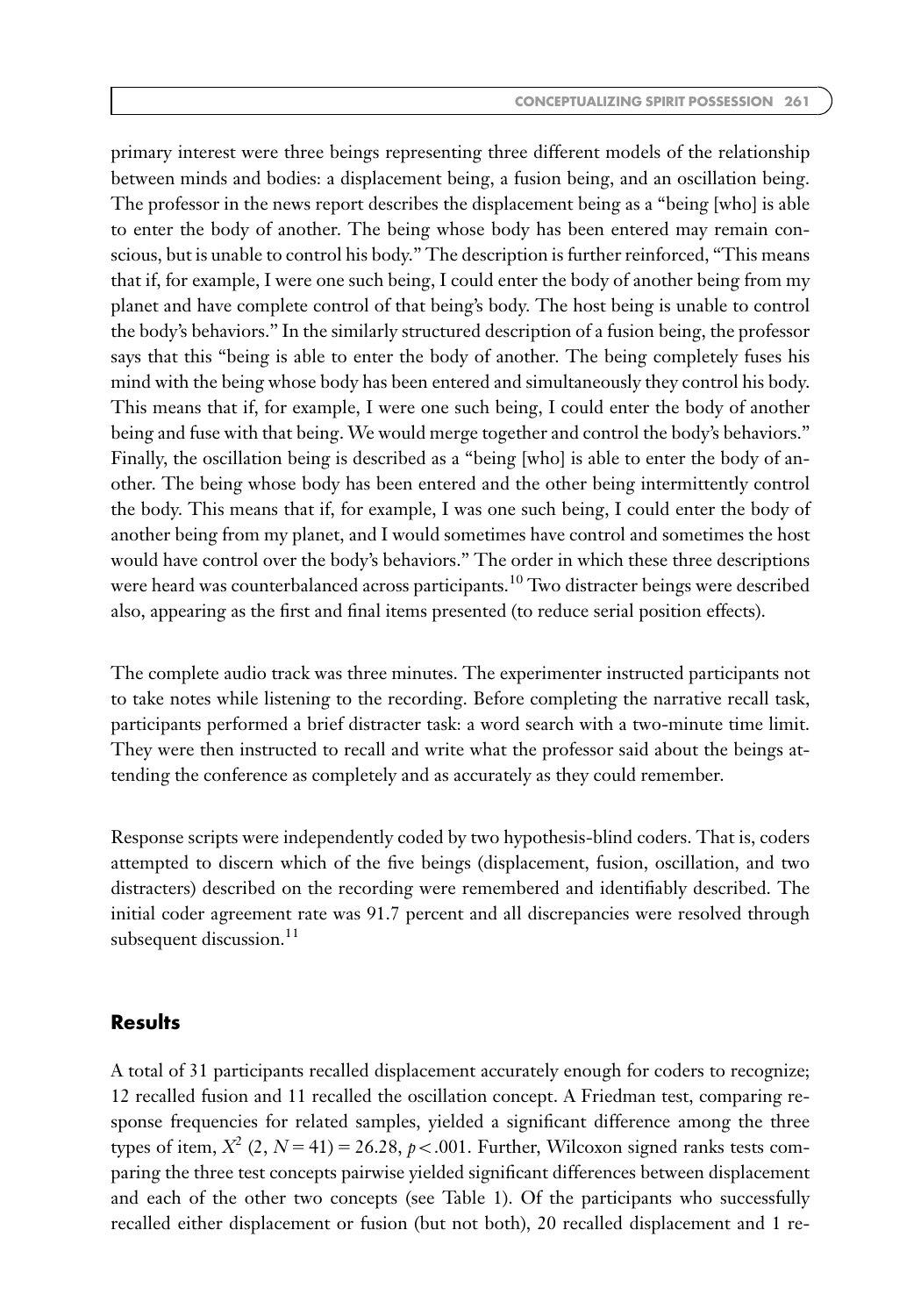|             | Displacement-Oscillation | <b>Fusion-Oscillation</b> | Displacement-Fusion |
|-------------|--------------------------|---------------------------|---------------------|
| Probability | $-.001$                  | .782                      | $-.001$             |
| Z value     | 4.082                    | 2.77                      | 4.146               |
|             |                          |                           |                     |

TABLE 1. Comparisons of the Frequency with which Fusion, Oscillation, and Displacement Concepts were Identifiably Recalled

called only fusion. Similarly, when comparing recall for displacement versus oscillation, 22 recalled only displacement and 2 recalled only oscillation.

# Discussion of Study 3

This narrative recall study presented participants with novel concepts in a novel context, each with equal reinforcement. What we found, however, is that not all concepts were equally memorable or communicable. The idea of one being entering the body of another and taking complete control of that being was significantly more frequently and accurately recalled than descriptions of what might appear to be minor variations of this displacement concept. These minor variations, however, apparently demand significantly more of our cognitive capacities in comprehension and communication. Concepts involving intermittent and fusion beings appear to be more cognitively costly, and may require considerably more cognitive and other resources (e.g., repetitive reinforcement, mnemonic aids) to ensure accurate transmission. These findings may help to explain, in part, why such concepts display differential rates of incidence across possession contexts, and particularly why in the Brazilian culto displacement descriptions of possession seem to stick, while explicitly taught fusion concepts fail to take hold. Furthermore, by not specifying any particular spirit possession model, studies such as these promise to reveal not only certain assumptions that may guide possession concepts, but also the expectations that obtain in many other forms of thinking about minds and agency, bodies, and persons in a broad variety of social situations (see Bloom 2004). Identifying precisely why displacement, out of a range of additional novel concepts, is significantly more memorable will require considerable further investigation into the schemas and mechanisms that guide such forms of thinking across different religious and cultural contexts, and that guide the representation of possession in particular.

# Conclusion

The empirical findings presented here represent the modest beginnings of a new explanatory approach to the transmission of concepts about possession. Ethnographic data present two related problems, one specific and one general. Specifically, why do members of the Afro-Brazilian culto in Belém adopt a displacement conception of spirit possession-trance even when explicitly and repeatedly taught a fusion model by the group leadership?<sup>12</sup> Generally, why is something like a displacement model more cross-culturally recurrent? One possible answer to both questions is that the way human minds intuitively represent the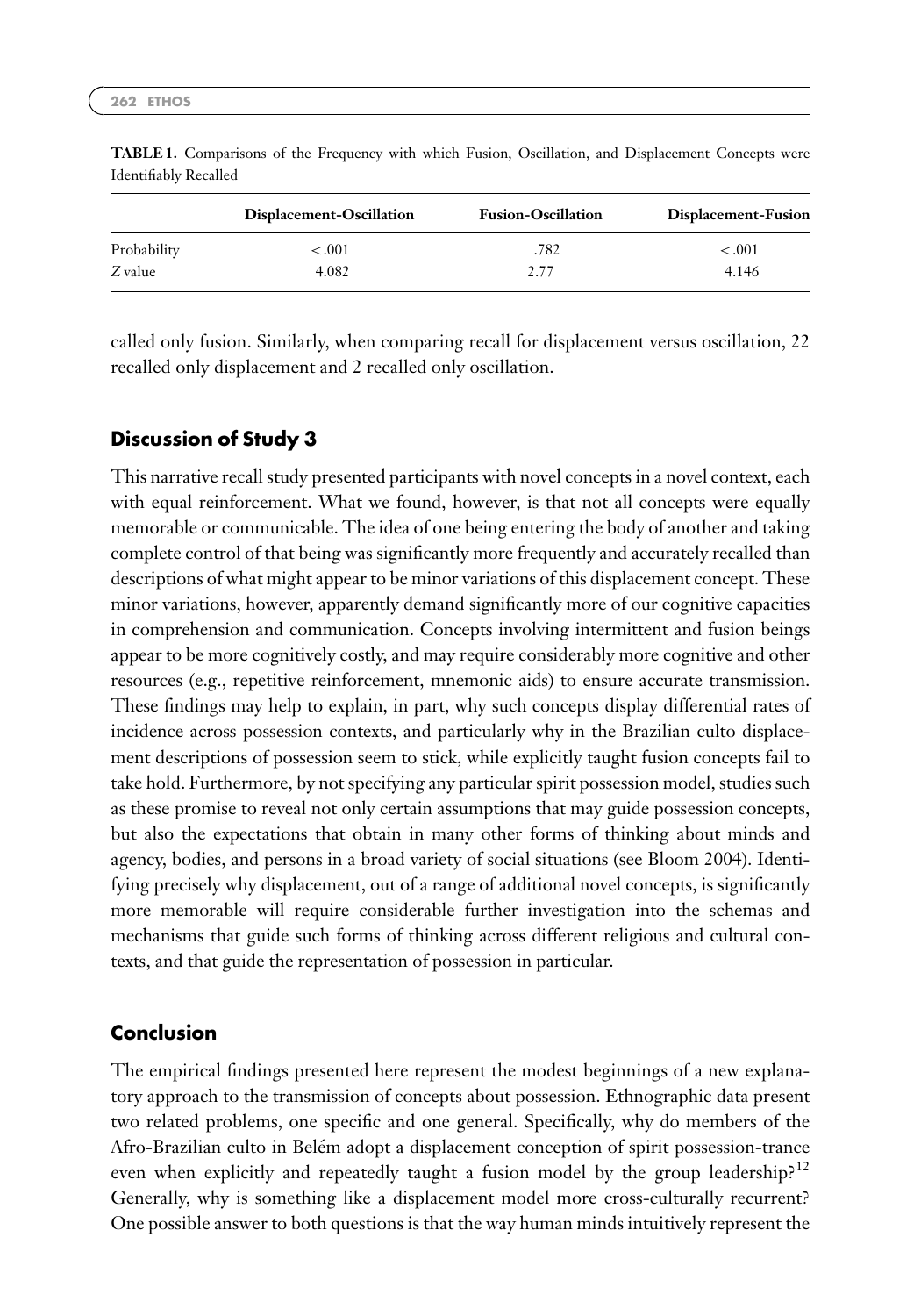relationships among minds, persons, and bodies rendered displacement accounts easier to represent and use than other accounts such as fusion. Ideas about possession, including possession descriptions and representations of possession behaviors, employ entirely ordinary cognitive capacities that are used to make sense of the everyday social world of persons and bodies. The foundations of such fully mature adult capacities are being laid down from a very early age in development, and there is now compelling evidence that many of our expectations about how the world works are not solely or primarily the outcome of social learning but also are maturationally natural, emerging in infancy or early childhood without the need for special cultural conditions, models, or instruction (e.g., Atran 1990; Barrett 2004; Bloom 2004; Boyer 2001; Hirschfeld 1996; McCauley n.d.).

The findings of the studies and literature described here (and in Cohen and Barrett in press) suggest that there are clear and consistent cognitive parameters delimiting the space of readily transmittable concepts about persons and bodies and the relationships between them. They suggest that some person-body configurations should arise significantly more frequently than others in cultural representations across different contexts, should be more easily recalled than others, and should be more likely to be spontaneously generated in situations where a range of alternatives are theoretically plausible, and that this is not only or primarily an artifact of social learning and instruction. Taking these findings together, it appears that displacement is in some sense more natural than fusion when conceptualizing spirit possession. When members of the culto observe a possession event, they most readily understand it as a displacement. When hearing accounts of possession as displacement and accounts of possession as fusion, they may find the displacement accounts more understandable and memorable; hence, the contrast between what members of the culto are taught and what they reported to the ethnographer.

Cross-cultural data and developmental evidence is required to further substantiate these findings, and to identify additional factors (historical, cultural, cognitive) contributing to the relative success of particular concepts in transmission. Further studies investigating related aspects of various possession concepts, such as their potential to generate inferences and their relative utility in guiding the representation of behaviors in the observation of real-time possession scenarios, are required to augment the modest data provided so far. A programmatic approach to rigorous data generation and incremental theory building holds the promise of generating robust and increasingly comprehensive answers to why questions long abandoned by anthropological scholars in this area. Such research can add explanation to the rich descriptions and interpretations of diverse forms of possession now in the literature.

EMMA COHEN is Postdoctoral Researcher at the Institute of Cognitive and Evolutionary Anthropology, University of Oxford.

JUSTIN BARRETT is Senior Researcher at the Institute of Cognitive and Evolutionary Anthropology, University of Oxford.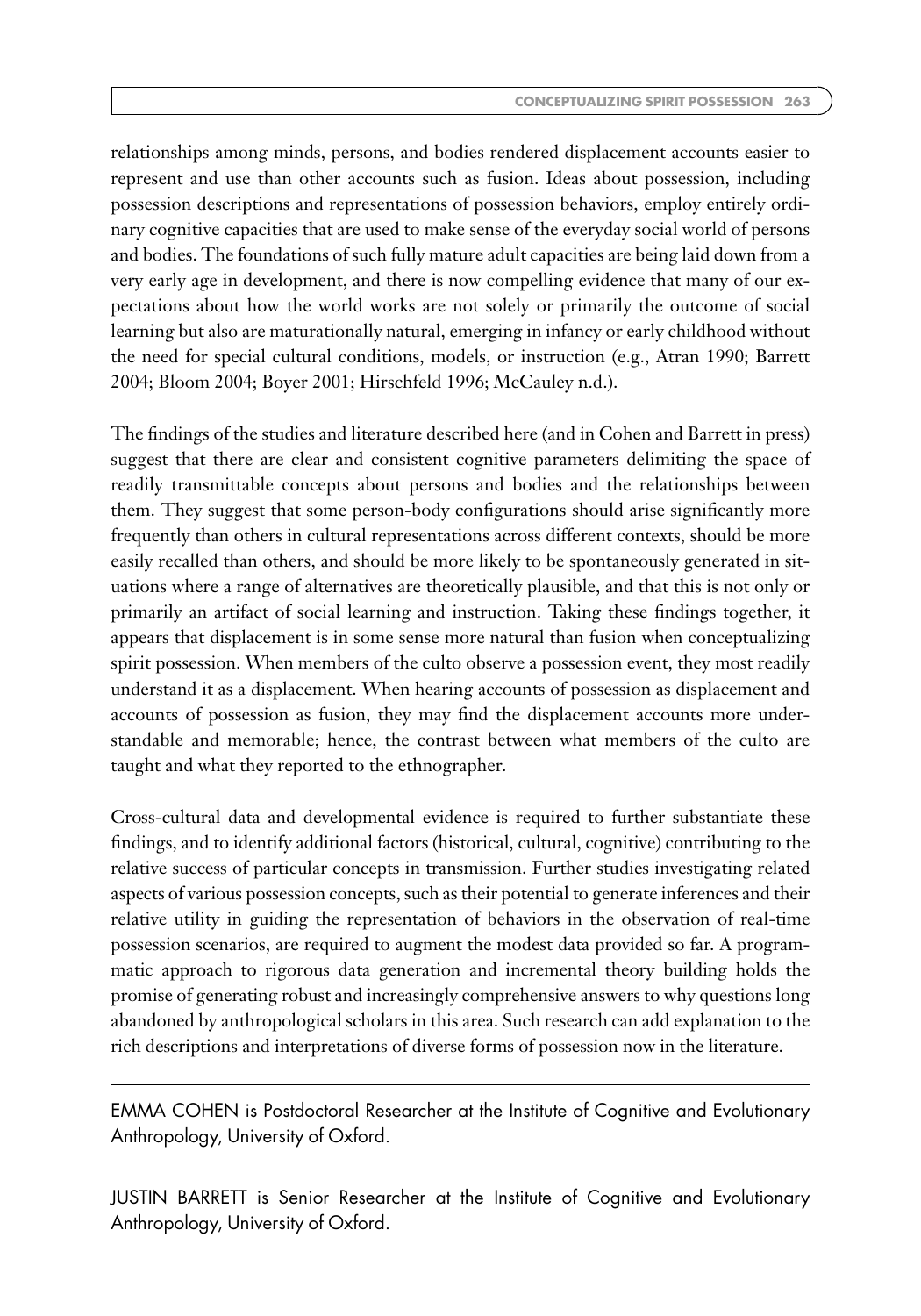### **Notes**

Acknowledgments. We gratefully acknowledge the support of the British Academy (Small Research Grant SG-42034) and the John Templeton Foundation. Special thanks to Claire Cooper, Barry Nelson, Monica Whitty, and Daniel Wright for their assistance with the research design and implementation, and to Niels Johannsen, Jon Lanman, Ryan Hornbeck, Bob McCauley, and Harvey Whitehouse for reading and commenting on earlier drafts of this article.

1. We use agency here to refer to the mental states that cause actions. The agent is the entity that possesses mental states that cause actions. Some agents (such as human agents) may also possess memories, preferences, aptitudes, and bodies.

2. The "double" is described as "the essence of a person's humanity" and is distinguished from the human body (which "consists of flesh") and the "life force" (the "energy of life"; see Stoller 1989:31).

3. Note that the minimal definition of displacement makes no claims or assumptions about the location of the host agency during possession. Where the displaced host's agency goes, if anywhere, is superfluous to the criteria identified as minimally entailed by a displacement model. The possible presence of cognitive factors influencing this aspect of the displacement model is a separate empirical question.

It is worth noting that among populations that do employ a displacement model, there is frequently a lack of consensus about where the host spirit goes during a possession episode. Stoller, for example, writes, ''There is widespread disagreement as to where the medium's double waits when it has been displaced'' (1989:31). This was also the case among the Afro-Brazilian group studied by Cohen. This is not to say that people do not hold clear ideas about ''where they go'' when possessed but, rather, that there is considerable divergence on this issue within the population. This suggests that the displacement model held does not specify what happens to the host agency during possession trance, other than that he/she is no longer controlling his/her body's behaviors.

Furthermore, where the possessing spirit resides—whether inside or outside the body—is not specified by the model. Although displacement concepts tend to entail that the spirit agency resides within the body, such concepts may be commensurate with the notion that the spirit agency is operative from a position on or around the body. For example, Jennifer Nourse reports how "For Laujé mediums, the spirit takes over, or "sits in front" of, the human body it temporarily uses as a vessel'' (1996:437).

4. See Cohen 2007 for an account of possible factors leading anthropological and historical researchers to ignore forms of Afro-Brazilian religion in the North—West region of Brazil.

5. This observation is based on the authors' preliminary analysis of the anthropological literature on possessiontrance. Among those forms of possession in which the agency of the spirit and agency of host interact (in contrast to those forms in which spirit possession is conceptually represented as causing physical maladies or misfortune), there was a notable absence of descriptions that did not follow the displacement model. Systematic survey and quantitative analysis are required, however, to confirm this preliminary observation.

6. See also E. Thomas Lawson and Robert McCauley's Bringing Ritual to Mind: Psychological Foundations of Cultural Forms (2002).

7. It is important to convey the temporal aspect of possession to capture concepts more closely associated with temporary or short-term possession-trance episodes, rather than longer-term or permanent possessions. Likewise, the idea of ''spirits entering the bodies of living people'' was used so as to avoid minimally agentive descriptions of possession, such as trait possession, for example, where possession is effectively restricted to specific aspects of character and behavior (e.g., jealousy, depression, immorality). Although of interest to a more general investigation of notions about possession, such descriptions would have been irrelevant to our specific research questions (see Cohen 2008).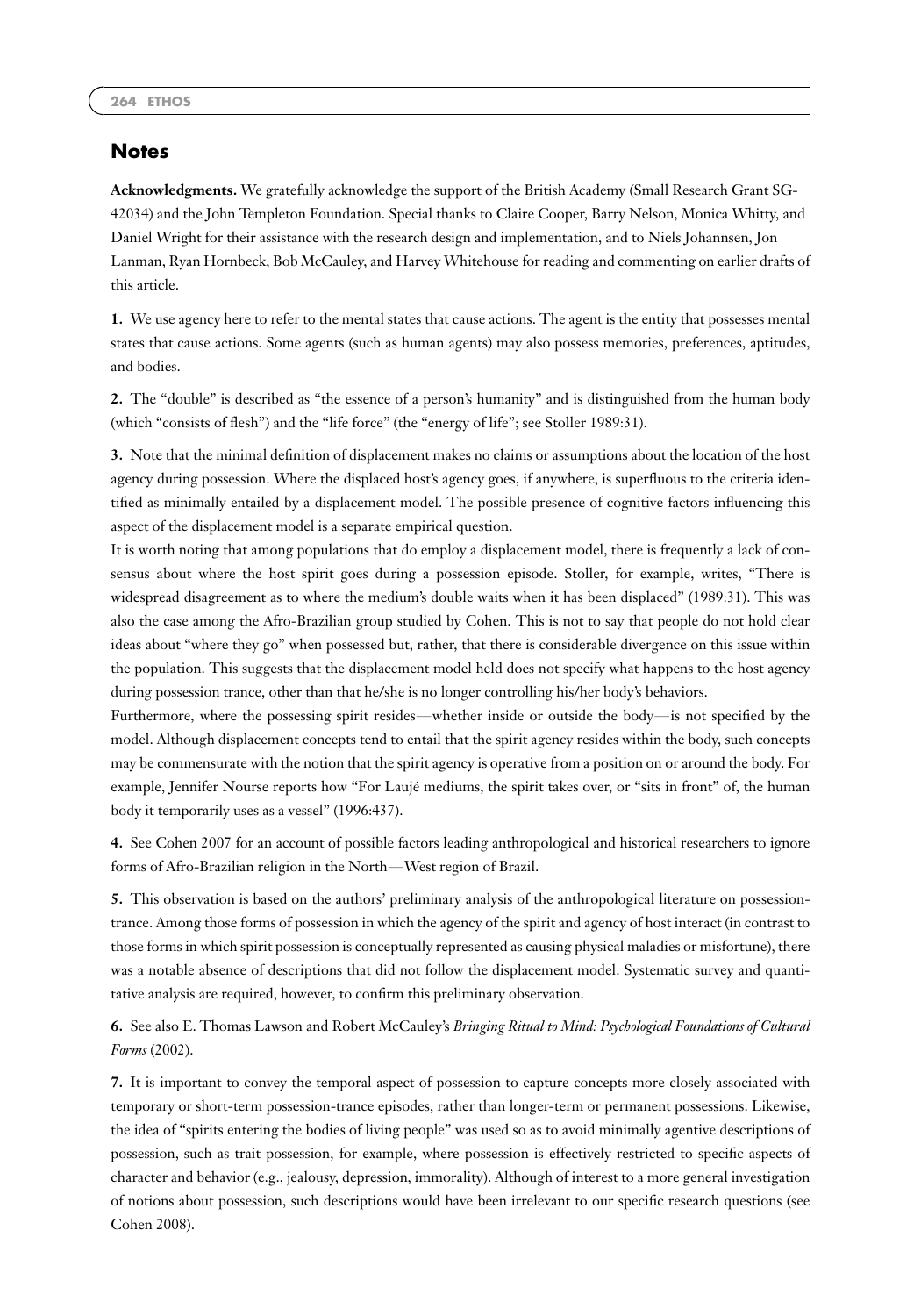8. That such properties are perceived to exist is sufficient to constitute a concept of core identity, even though they or their source may not be explicitly characterized. Such a person-identity concept would parallel ''placeholder'' essentialist concepts reportedly activated in the intuitive categorization of biological species and social categories (see Gelman 2004).

9. Research on these questions is currently ongoing using a variety of studies designed to investigate both offline and online reasoning about displacement and fusion characters.

10. Three audio tracks were professionally engineered from the original master recording and copied onto three different CDs. Participants were randomly assigned to the three conditions.

11. The initial coding disagreements do not impact the main findings.

12. For an accessible psychological account of the broader phenomenon of ''theological incorrectness,'' see Jason Slone's Theological Incorrectness: Why Religious People Believe What They Shouldn't (2004).

## References Cited

Al-Adawi, Samir H., Rodger G. Martin, Ahmed Al-Salmi, and Harith Ghassani 2001 Zar: Group Distress and Healing. Mental Health, Religion and Culture 4: 47–61. Atran, Scott 1990 Cognitive Foundations of Natural History. Cambridge: Cambridge University Press. 1998 Folkbiology and the Anthropology of Science: Cognitive Universals and Cultural Particulars. Behavioral and Brain Sciences 21(4): 547–609. Barrett, Justin L. 2004 Why Would Anyone Believe in God? Walnut Creek, CA: AltaMira Press. Bartlett, Frederic 1932 Remembering. Cambridge: Cambridge University Press. Behrend Heike, and Ute Luig, eds. 1999 Spirit Possession, Modernity and Power in Africa. Oxford: James Currey. Bloom, Paul 2004 Descartes. New York: Basic Books. Boddy, Janice P. 1989 Wombs and Alien Spirits: Women, Men and the Zar Cult in Northern Sudan. Madison: University of Wisconsin Press. 1994 Spirit Possession Revisited: Beyond Instrumentality. Annual Review of Anthropology 23: 407–434. Bourguignon, Erika 1968 A Cross-Cultural Study of Dissociational States. Columbus: Research Foundation, Ohio State University. 2004 Suffering and Healing, Subordination and Power: Women and Possession Trance. Ethos 32(4): 557–574. Boyer, Pascal 2001 Religion Explained: The Evolutionary Origins of Religious Thought. New York: Basic Books. Cohen, Emma 2007 The Mind Possessed: The Cognition of Spirit Possession in an Afro-Brazilian Religious Tradition. New York: Oxford University Press. 2008 What is Spirit Possession? Defining, Comparing, and Explaining Two Possession Forms. Ethnos 73(1): 101–126.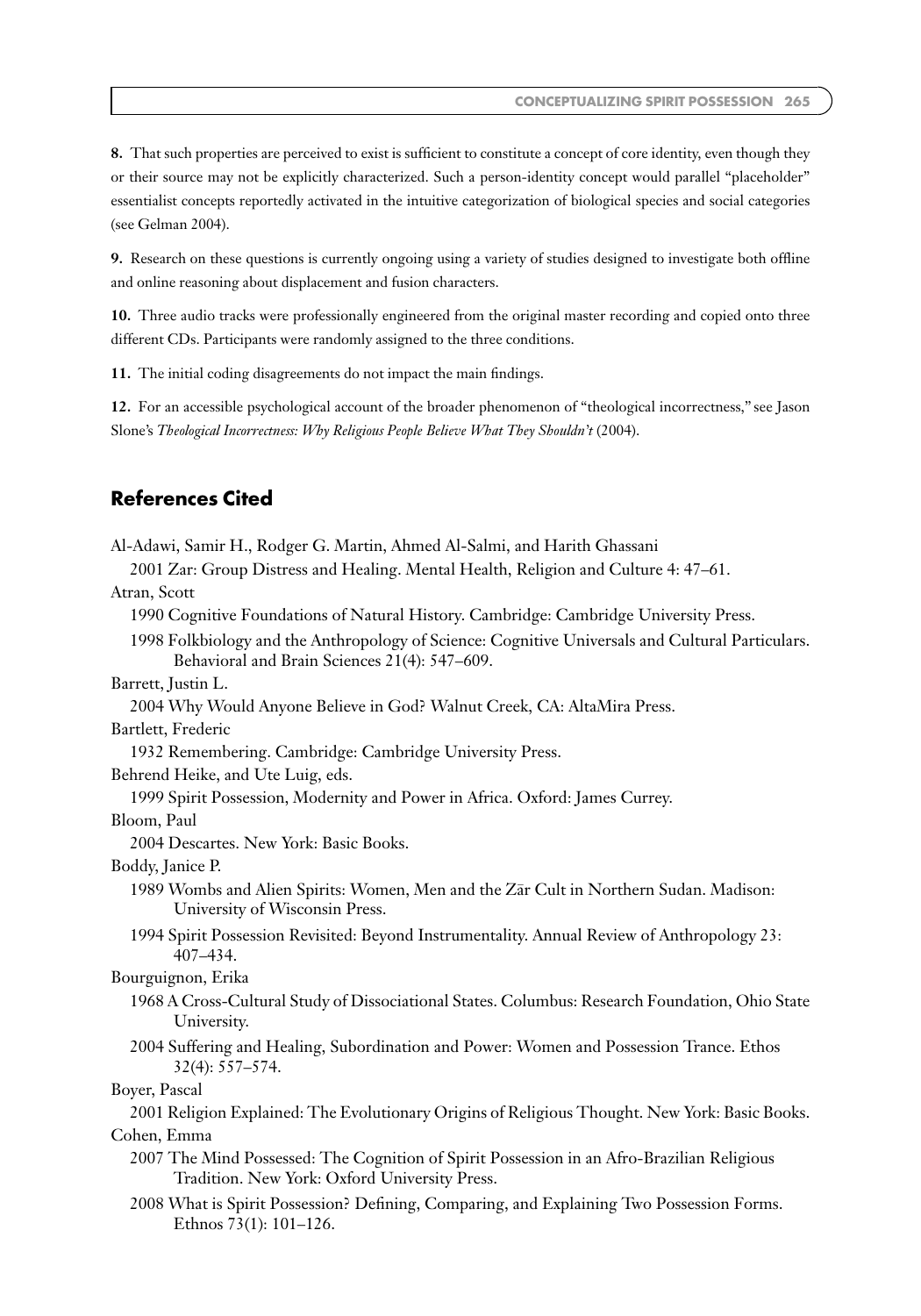Cohen, Emma, and Justin Barrett In press When Minds Migrate: Conceptualizing Spirit Possession. Journal of Cognition and Culture. Field, Margaret J. 1969 Spirit Possession in Ghana. In Spirit Mediumship and Society in Africa. John Beattie and John Middleton, eds. Pp 3–13. London: Routledge and Kegan Paul. Firth, Raymond. 1967 Tikopia Ritual and Belief. London: Allen and Unwin. Frazer, James G. 1958[1890] The Golden Bough: A Study in Magic and Religion. (Reprint, abridged ed.) New York: MacMillan. Friedkin, William dir. 1993 The Exorcist. William Peter Blatty, Prod. and Screenplay. Burbank, CA: Warner Home Video. Gelman, Susan 2004 Psychological Essentialism in Children. Trends in Cognitive Sciences 8(9): 404–409. Herskovits, M.J. 1948 Man and His Works: The Science of Cultural Anthropology. New York: A. A. Knopf. Hirschfeld, Lawrence A. 1996 Race in the Making: Cognition, Culture and the Child's Construction of Human Kinds. Cambridge, MA: MIT Press. Hitchcock, John T., and Rex L. Jones, eds. 1976 Spirit Possession in the Nepal Himalayas. Warminster, England: Aris and Philips. Keller, Mary 2002 The Hammer and the Flute: Women, Power, and Spirit Possession. Baltimore: Johns Hopkins University Press. Kiev, Ariel. 1968 The Psychotherapeutic Value of Spirit-Possession in Haiti. In Trance and Possession States. Raymond Prince, ed. Pp 143–148. Montreal: R. M. Bucke Memorial Society. Lambek, Michael 1981 Human Spirits: A Cultural Account of Trance in Mayotte. Cambridge: Cambridge University Press. Lawson, E. Thomas and Robert N. McCauley. 2002 Bringing Ritual to Mind: Psychological Foundations of Cultural Forms. Cambridge: Cambridge University Press. Lewis, Ioan M. 1971 Ecstatic Religion: An Anthropological Study of Spirit Possession and Shamanism. Pelican Anthropology Library. Harmondsworth: Penguin. Lum, Kenneth A. 2000 Praising His Name in the Dance. Spirit Possession in the Spiritual Baptist Faith and Orisha Work in Trinidad, West Indies. Sydney: Harwood Academic Publishers. Maurizio, Lisa. 1995 Anthropology and Spirit Possession: A Reconsideration of the Pythia's Role at Delphi. Journal of Hellenic Studies 115: 69–86. McCauley, Robert N. N.d. The Naturalness of Religion and the Unnaturalness of Science. Unpublished MS, Department of Philosophy, Emory University. Nelson, Cynthia 1971 Self, Spirit Possession and Worldview: An Illustration from Egypt. The International Journal of Social Psychiatry 17: 194–209. Nourse, Jennifer

1996 The Voice of the Winds versus the Masters of Cure: Contested Notions of Spirit Possession among the Lauje of Sulawesi. Journal of the Royal Anthropological Institute (n.s.) 2(3): 425– 442.